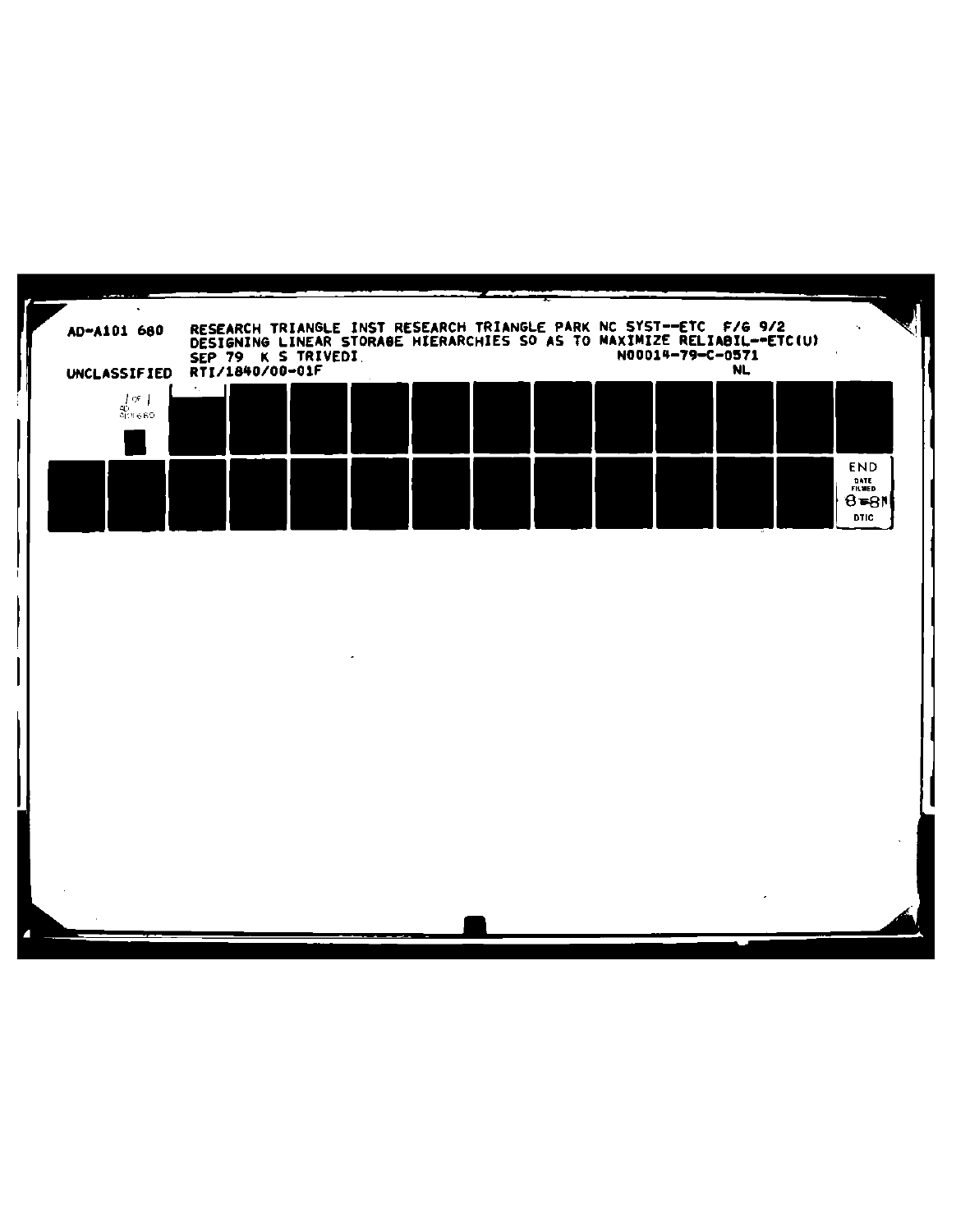ANGLE  $\mathsf{S}$ ARCH N T E R H. R S E. RTI/1840/00-01 F September 1979 AD A10168 , NEAR STORAGE HIERARCHIES سيل DESIGNING SO AS TO MAXIMIZE RELIABILITY SUBJECT TO COST AND PERFORMANCE CONSTRAINTS Contract No. 1900/14-79-C-0571  $\mathbf{E}$  Final Report  $\mathbf{E}$  $\mathbb{C}$ Prepared for Office of Naval Research Washington, DC FILE COPY Prepared by Systems and Measurements Division Research Triangle Institute Research Triangle Park, NC 27709 STATEM! **Public release UTION** and Unlimite fored for Computer Science Department E **Distribution** Duke University Durham, NC 27706  $4117777$ J RESEARCH TRIANGLE PARK, NORTH CAROLINA 27709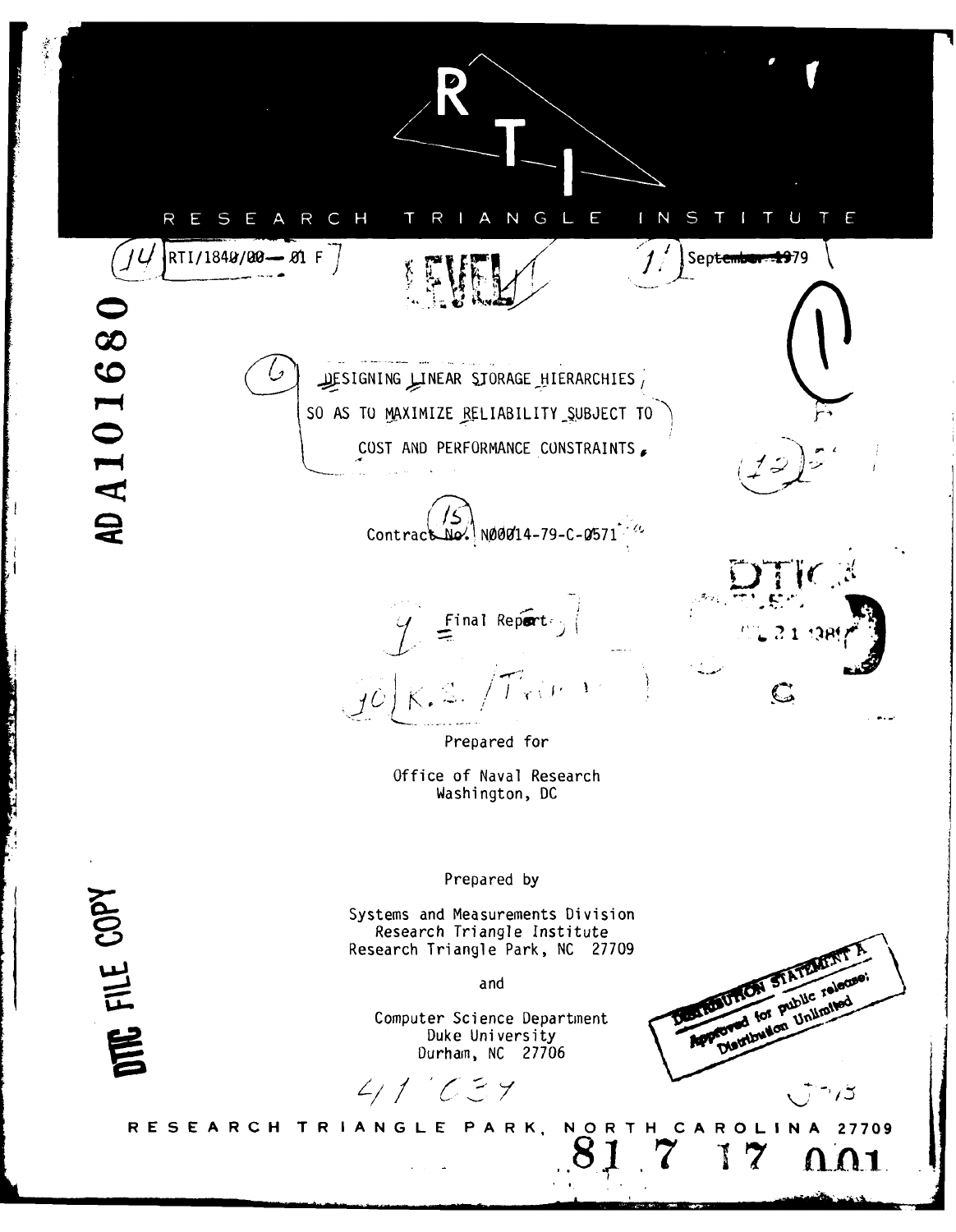$\Gamma$ .  $10179$ 

#### **RESEARCH TRIANGLE INSTITUTE R POST OFFICE BOX 12194**

**RESEARCH TRIANGLE PARK. NORTH CAROLINA 27700**

**SYSTEMS AND MEASUREMENTS DIVISION CONSUMING STATE SETS** 0.1979

Dr. John Dimmock Office of Naval Research Code 427 800 North Quincey Street Arlington, VA 22217

Dear John:

Attached is a copy of our final report entitled "Designing Linear Storage Hierarchies so as to Maximize Reliability Subject to Cost and Performance Constraints." With your permission, we would like to submit this paper to the Seventh International Symposium on Computer Architecture to be held in May, 1980. This work was performed under your Office of Naval Research Contract No. N00014-79-C-0571 with the Research Triangle Institute.

We believe that this report presents an original view of how digital systems' reliability, performance and cost can be considered in a unified manner.

In the course of this study, we identified several areas which we believe deserve further consideration. For example, in the present work fault-tolerance concepts are not totally addressed - only a simplex system is considered. We believe that in a VHSIC environment device reliability and its enhancement through fault-tolerance techniques should be considered more carefully. Our future proposed work will involve extending the present results to the design of systems with fault tolerance. Specifically, CPU subsystems using hybrid N-modular redundancy configurations will be considered.

I am looking forward to seeing you in the near future. Thank you once again for supporting this work.

Sincerely yours,

Aim.

 $\beta$ ames B. Clary, Supervisor Digital Systems

JBC/cn

**THE REAL PROPERTY AND INCOME.** 

Attachment **And American Advisor Advisor**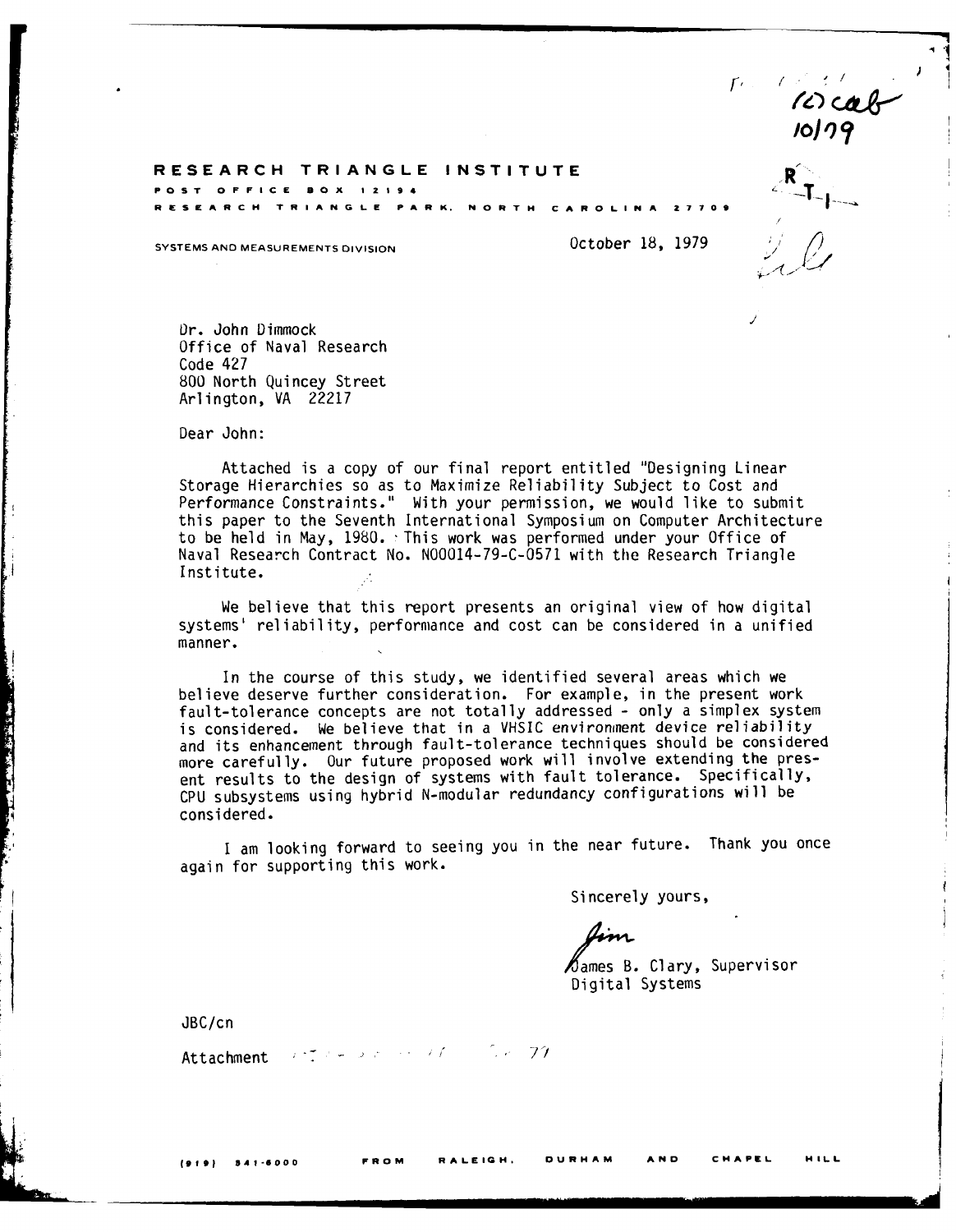Designing Linear Storage Hierarchies so as to Maximize Reliability Subject to Cost and **\*** Performance Constraints

K.S. Trivedi

Department of Computer Science Duke University Durham, **N.C. 27706**

August **1979**



**i**

**•** This work was supported in part **by** the Office of Naval Rsearch under Contract No. **N00014-79-C-0571.**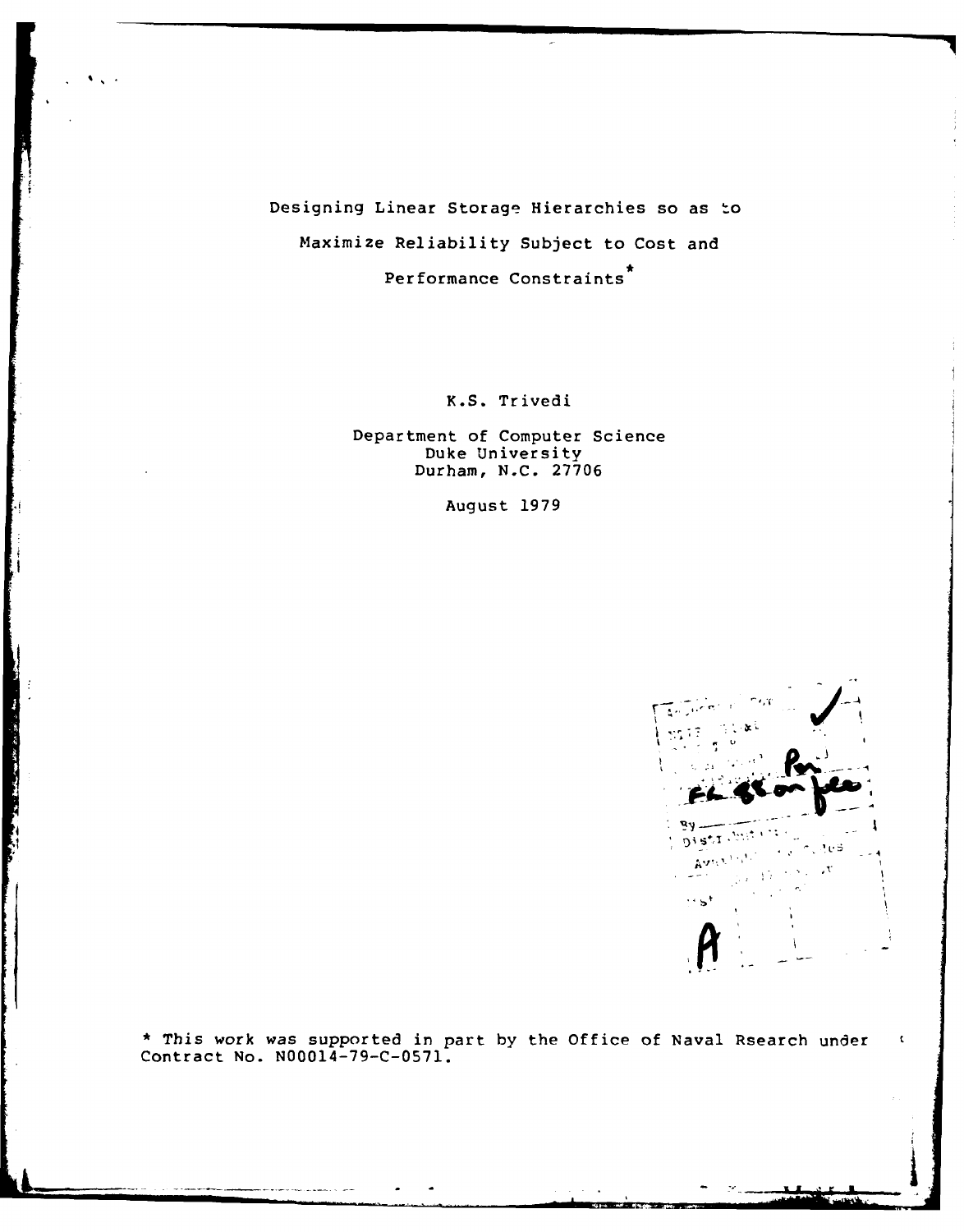# Abstract

**A** geometric programming model is proposed to determine the optimal design of the CPU and its matching storage hierarchy. The objective function is the maximization of system reliability subject to performance and budgetary limitations. Examples illustrating the use of the model are presented.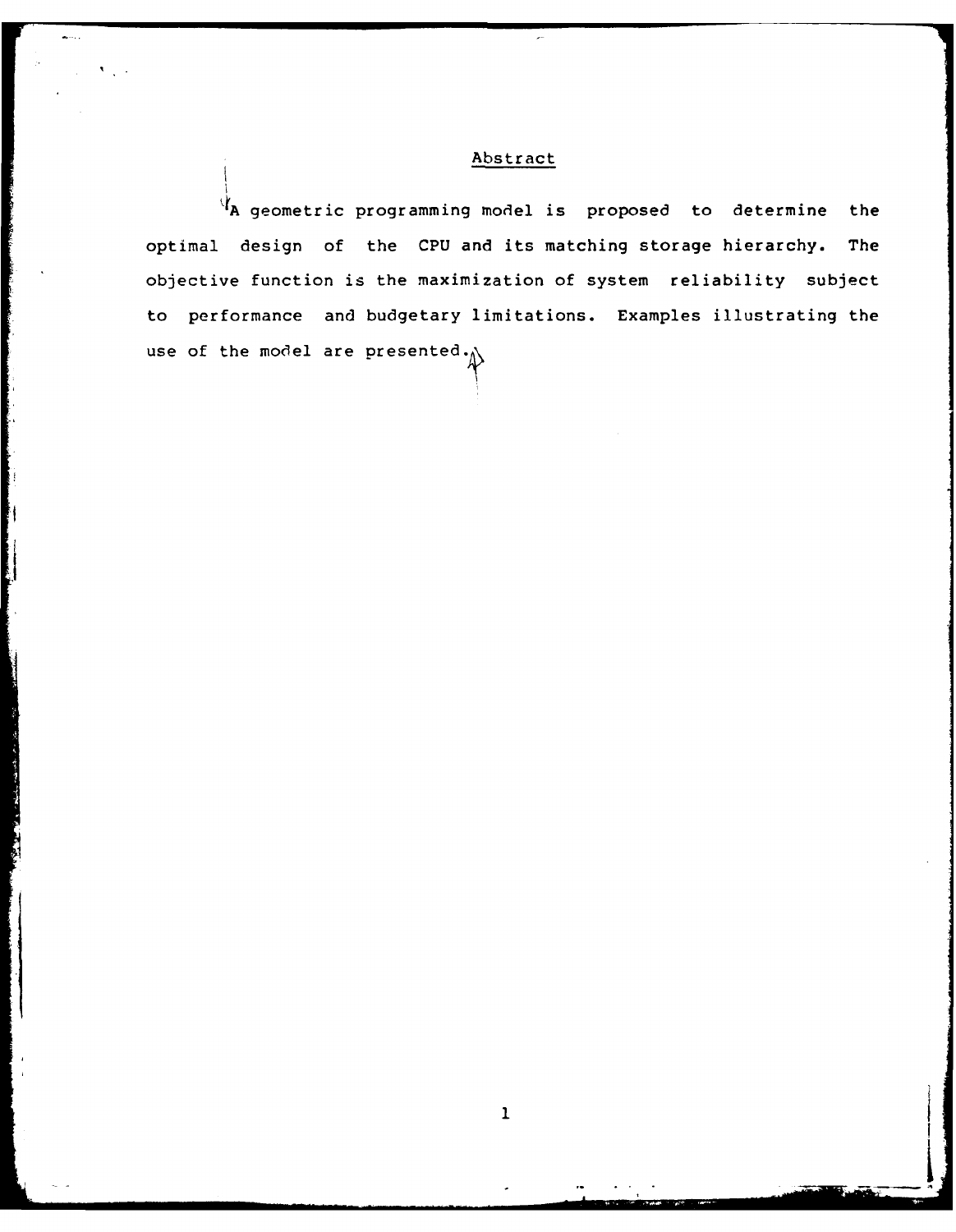## **1.** Introduction

An important area of concern during the design of a computer system is the design of its storage subsystem. Several optimization models for the design of storage hierarchies are available [3,4,8,121. These models typically optimize system performance, measured by throughput or average hierarchy access time, subject to budgetary limitations. In the previous efforts, no consideration is given to the reliability issues. In systems designed for avionics, space, and certain military applications, reliability is of utmost concern. In this paper, we develop an optimization model for linear storage hierarchies with the objective of maximizing system reliability subject to a cost and a performance constraint. The capacities of various memory levels are the decision variables. An extended model also includes the CPU speed as a decision variable.

Chow [3,4], considered the design of a linear storage hierarchy with the objective of minimizing the average access time subject to a cost constraint. The present paper is an extension of Chow's model to include reliability considerations. Other related work is by MacDonald and Sigworth [8], and Trivedi and Sigmon [121.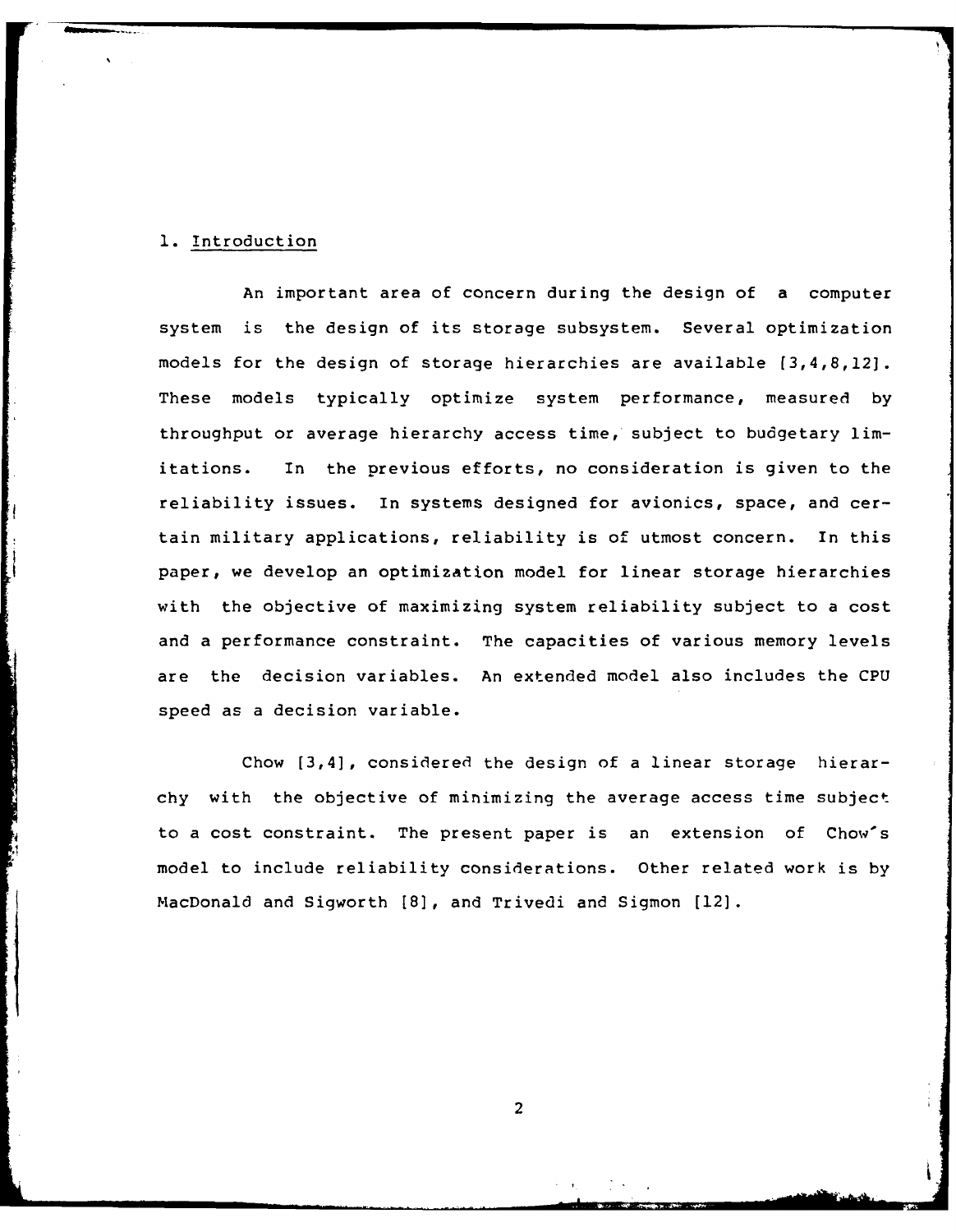#### 2. Model Development

*44*

The storage hierarchy consists of n levels,  $M_1, M_2, \ldots, M_n$ as shown in Figure **1.** The hierarchy management follows the staging ru'es proposed by Gecsei [6]. The execution is out of the fastest level M, which may be thought of as a cache. Information transfers are between adjacent levels only. By convention, the higher the level (smaller the index) in the hierarchy, the smaller its capacity. Rules of operation of such a hierarchy are described in [6,10].

The capacity of memory level  $M_i$ , will be denoted by  $K_i$  (bits), and the block size by  $s_i$  (bits). Since the entire address space of the program must be contained in level n, we assume that the capacity of that level,  $K_{n}$ , is a fixed input parameter to the model. The decision variables are the capacities  $K_1$ ,  $K_2$ , ...,  $K_{n-1}$ .

The behavior of the program can be characterized by a reference string. We assume, however, that the program behavior and the effect of storage management strategy are compacted into a single function called the success function which gives the probability that a storage reference from the CPU is found in a given level. The success function H<sub>i</sub>, for level i depends on the capacity of level i  $(K_i)$ , the block size of level i and all of the lower levels  $(s_i, s_{i+1}, ..., s_n)$ , and the block replacement algorithm. If the hierarchy management rules satisfy certain reasonable properties [6], it can be shown that the success function,  $H_{\frac{1}{2}}$ , 3epends only upon the capacity  $K_j$  and the block size  $s_j$ . That is,

 $H_i = H_i(K_i; s_i)$   $i=1,2,...,n$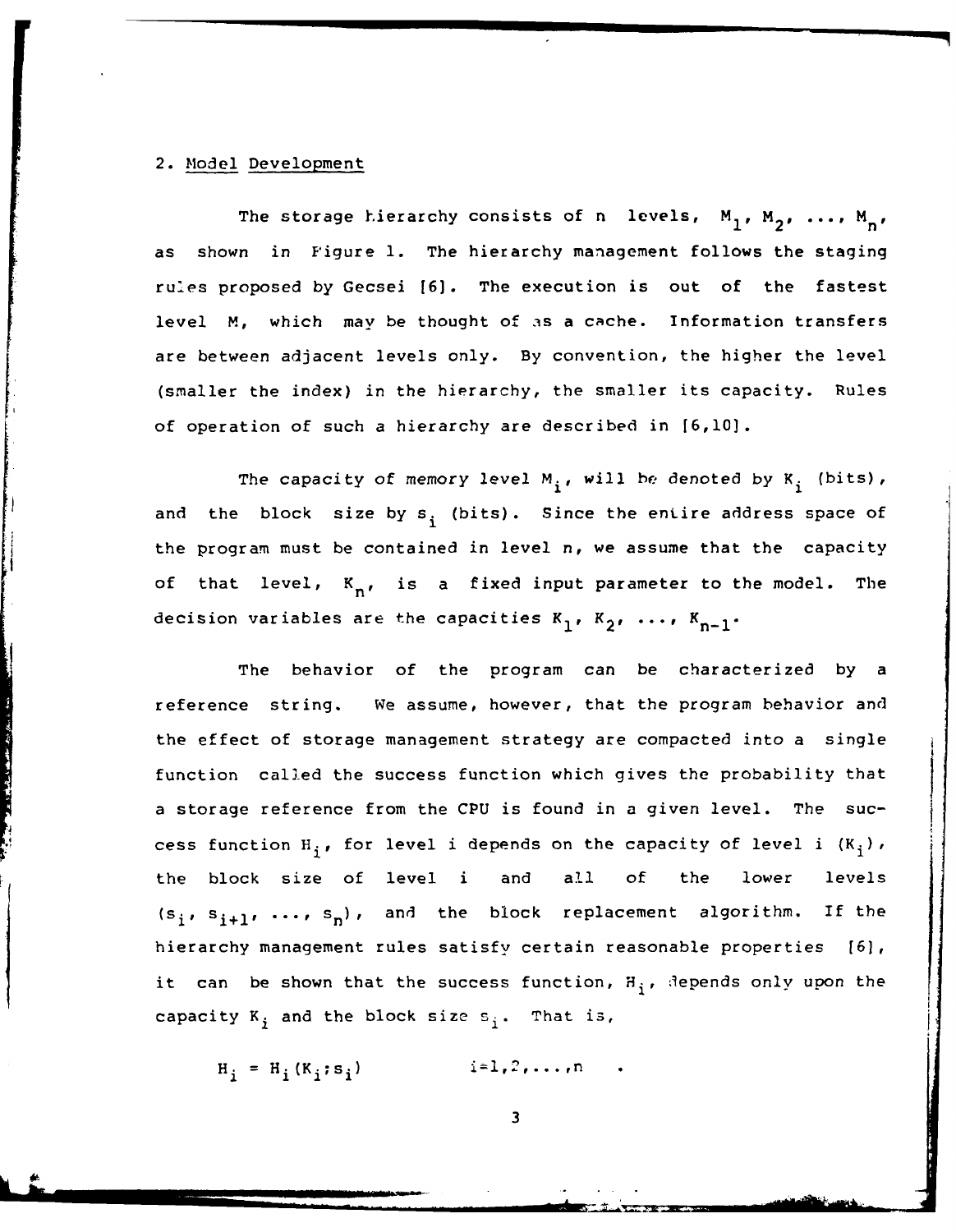The semicolon is used above to emphasize the fact that  $K_i$  is a decision variable while  $s_i$  is a fixed parameter. The miss ratio function is defined to be

$$
F_i = 1 - H_i
$$

Let  $t_i$  be the average time to transfer a block of size  $s_{i-1}$  $\overline{h}$ from the i  $\cdots$  level to level i-l. The access times  $\mathsf{t}_{\mathsf{1}}$ , ...,  $\mathsf{t}_{\mathsf{n}}$  are considered fixed parameters in our model. Due to the linear organization, the time to fetch a block from level i and percolate it (or appropriate sub-blocks) up to level 1, denoted by T<sub>i</sub>, is given by

$$
T_i = \sum_{j=1}^i t_j.
$$

The average access time, T, of the entire hierarchy is the weighted average of the access time to various levels, that is,

$$
T = \sum_{i=1}^{n} h_i T_i
$$

The weight h<sub>i</sub> is the probability of a hit to level i and misses to all the previous levels j **<** i. Thus

$$
h_i = H_i - H_{i-1} = F_{i-1} - F_i
$$
  $i=1,2,...n$ 

and

 $\frac{1}{2}$ 

$$
F_0 = 1
$$
,  $F_n = 0$  by convention.

Therefore, the expression for T can be simplified to

$$
T = t_{i} + \sum_{i=2}^{n} F_{i-1}t_{i}
$$
  
= t\_{1} + \sum\_{i=2}^{n} t\_{i}F\_{i-1}(K\_{i-1}; s\_{i-1})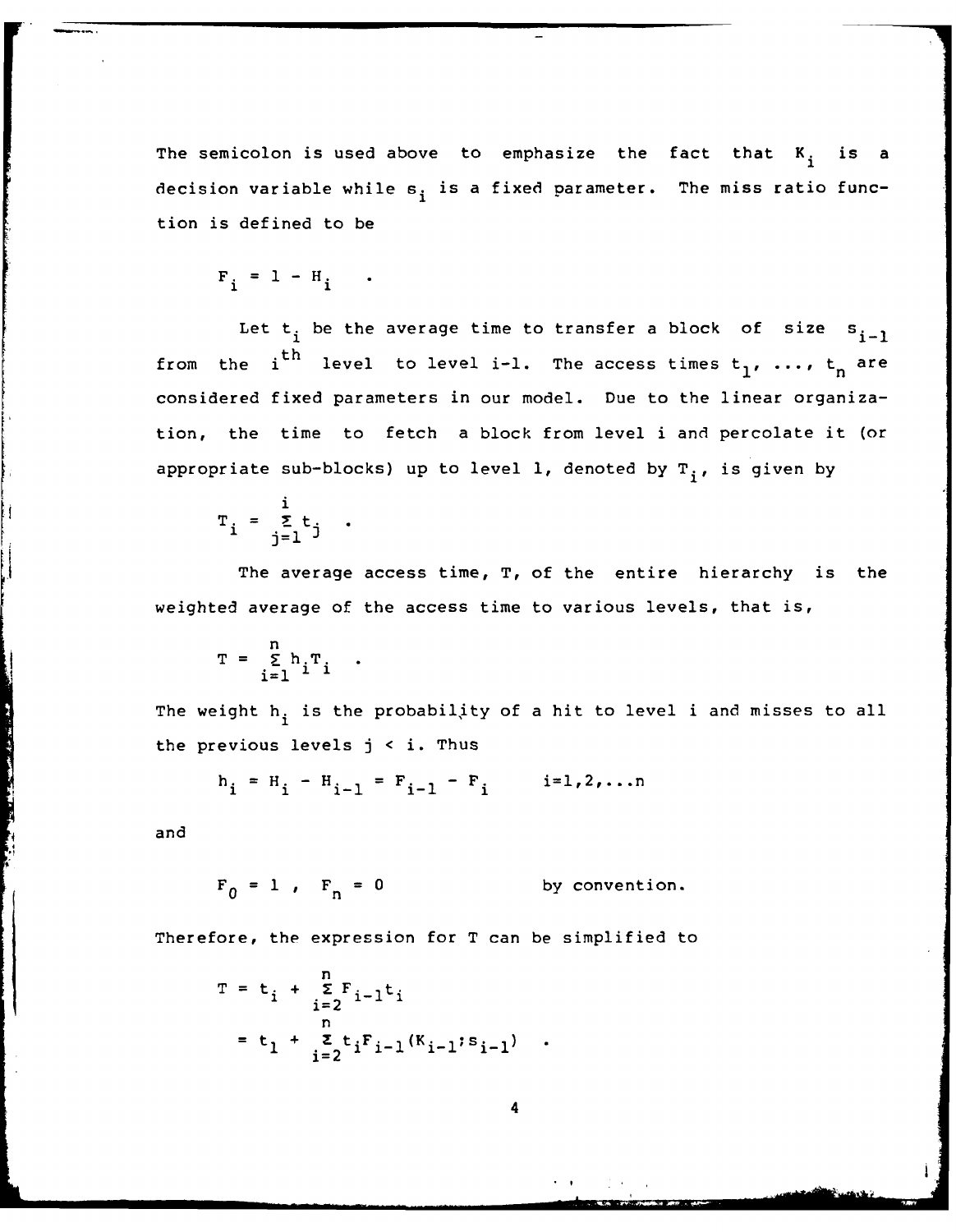The cost of the i<sup>th</sup> memory level is modeled by a posynomial function of its capacity, that is

$$
DEVCOST_i = \sum_{j}^{y} c_{ij}K_i^{ij} \qquad c_{ij} \geq 0, i=1,2,...,n
$$

n The total system cost is then given by **E** DEVCOST<sub>i</sub>.

The failure rate,  $\lambda_i$ , of memory level i is a posynomial function of its capacity, that is

$$
\lambda_{i} = \sum_{j} d_{ij} K_{i}^{\beta_{ij}}, \quad d_{ij} > 0, \quad i=1,2,...n.
$$

Note that the military standard MIL-217B [9] suggests that  $\lambda_i$  is a linear function of capacity  $K_i$ . A failure in any level is assumed to cause the entire hierarchy to fail. Thus, from the reliability point of view, it is a series system. If we further assume that the failure rate of each level is independent of its age (or equivalently, the lifetimes are exponentially distributed), the hierarchy failure rate, >, is also time-independent, and is given by **(1],**

$$
\lambda = \frac{\sum_{i=1}^{n} \lambda_i}{\sum_{i=1}^{n} \lambda_i}
$$

For such a system, minimizing the failure rate is equivalent to maximizing the reliability **[1].**

We are now ready to define the optimization problem for the design of the storage hierarchy. Assume that the hierarchy access time is not to exceed  $T_0$  and the system cost is constrained by BUDGET.

$$
\min \quad \lambda = \sum_{i=1}^{n} \sum_{j} d_{ij} K_i^{\beta_{ij}} \tag{1a}
$$

such that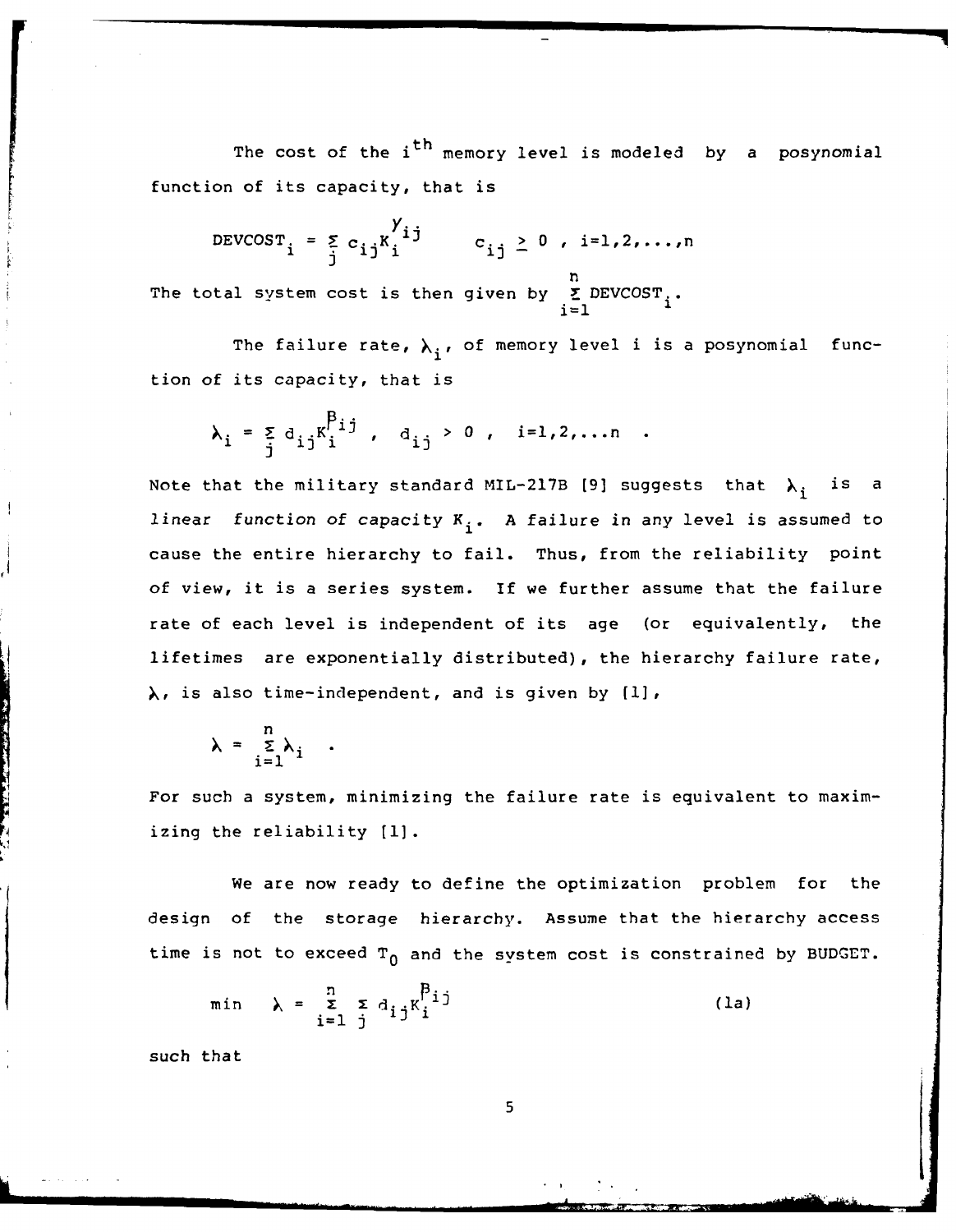$$
T = t_1 + \sum_{i=2}^{n} t_i F_{i-1} (K_{i-1}; s_{i-1}) \le T_0
$$
 (1b)  

$$
\sum_{i=1}^{n} \sum_{j} c_{ij} K_i^{j} j \le BUDGET
$$
 (1c)

 $K_i > 0$ ,  $i=1,2,...,n-1$  (1d)

If we assume that the miss ratio function,  $F_i$ , is a posynomial function of capacity K<sub>;</sub> (that is, F. **F1 <sup>=</sup>Za** - **1)** i Ki **1 1]** ' ai **j-** >0 i=,2,...,n-l), ,. then the design problem  $F_i = \sum_i a_{ij}K_i$ (1) above is a standard geometric programming problem. From the theory of geometric programming [13], we get the following result:

#### Theorem **1:**

Any relative minimum of the design problem **(1)** is also its global minimum.

The implication of this result is that any standard technique for nonlinear optimization will locate the global minimum of the design problem. Alternatively, geometric programming techniques can be used to solve the problem. In the next section, we consider a simplification of this problem so that a closed form solution can be obtained.

#### 3. Simplified Design Problem

In the previous section, the miss ratio function, the device cost function, and the failure rate function were assumed to be quite general posynomial functions. In this section we make the following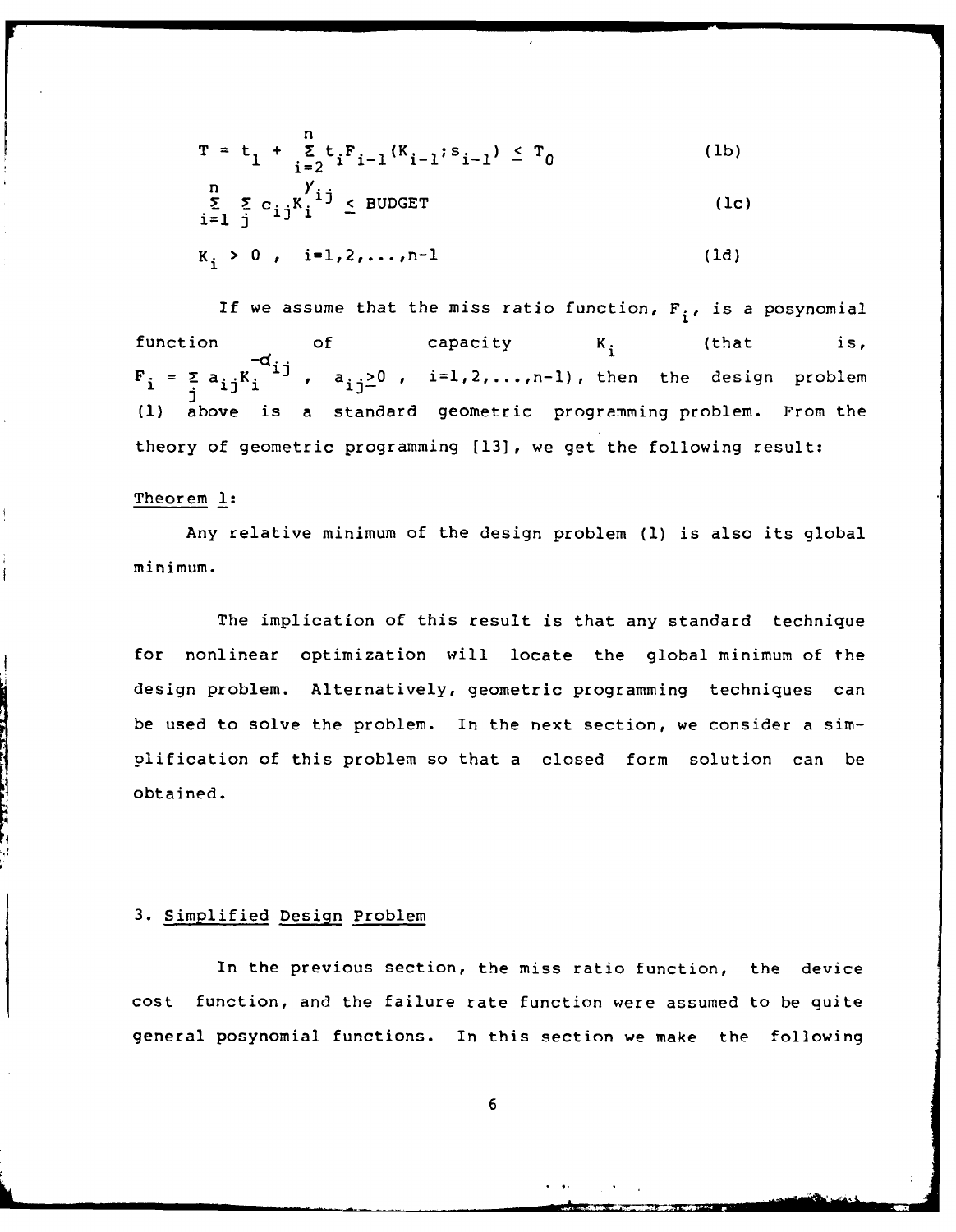simplifying assumptions (that is, restrict the number of terms in the posynomials):

$$
F_{i} = a_{i}K_{i}^{-d_{i}}, \quad i=1,2,\ldots,n-1
$$
 (one term only)

 $i = d_{0i} + d_{1i}K'_i$ ,  $i=1,2,...,n$  (two terms only) **i**

$$
DEVCOST_i = c_{0i} + c_{1i}K_i^{\gamma_i}, \quad i=1,2,\ldots,n \qquad \text{(two terms only)}
$$

Note that, since  $K_n$  is fixed,  $\lambda_n$  and DEVCOST<sub>n</sub> are fixed. Define

$$
a_0 = \sum_{i=1}^{n} d_{0i} + d_{1n} K_n^{\beta_n} ,
$$
  

$$
c_0 = \sum_{i=1}^{n} c_{0i} + c_{1n} K_n^{\gamma_n} .
$$

The first property of the company of

Now the design problem **(1)** can be rewritten as

min. 
$$
d_0 + \sum_{i=1}^{n-1} d_{1i} K_i^{\beta_i}
$$
 (2a)

s.t. 
$$
t_1 + \sum_{i=2}^{n} t_i a_{i-1} K_{i-1}^{-d} \leq T_0
$$
 (2b)

$$
\begin{array}{ccc}\nn-1 & y \\
\hline\n\sum_{i=1}^{n} c_{1i} K_i & \leq \text{BUDGET} - c_0 \\
K_i & > 0, \quad i = 1, 2, \dots, n-1\n\end{array}\n\tag{2c}
$$

With these assumptions, it can be shown that [11] the solution to design problem **(1)** can be decomposed into two steps. The first step is to obtain the solution to the following subproblem:

min. 
$$
d_0 + \sum_{i=1}^{n-1} d_{1i} K_i^{p_i}
$$
 (3a)

s.t. 
$$
t_1 + \sum_{i=2}^{n} t_i a_{i-1} K_{i-1}^{-d} \leq T_0
$$
 (3b)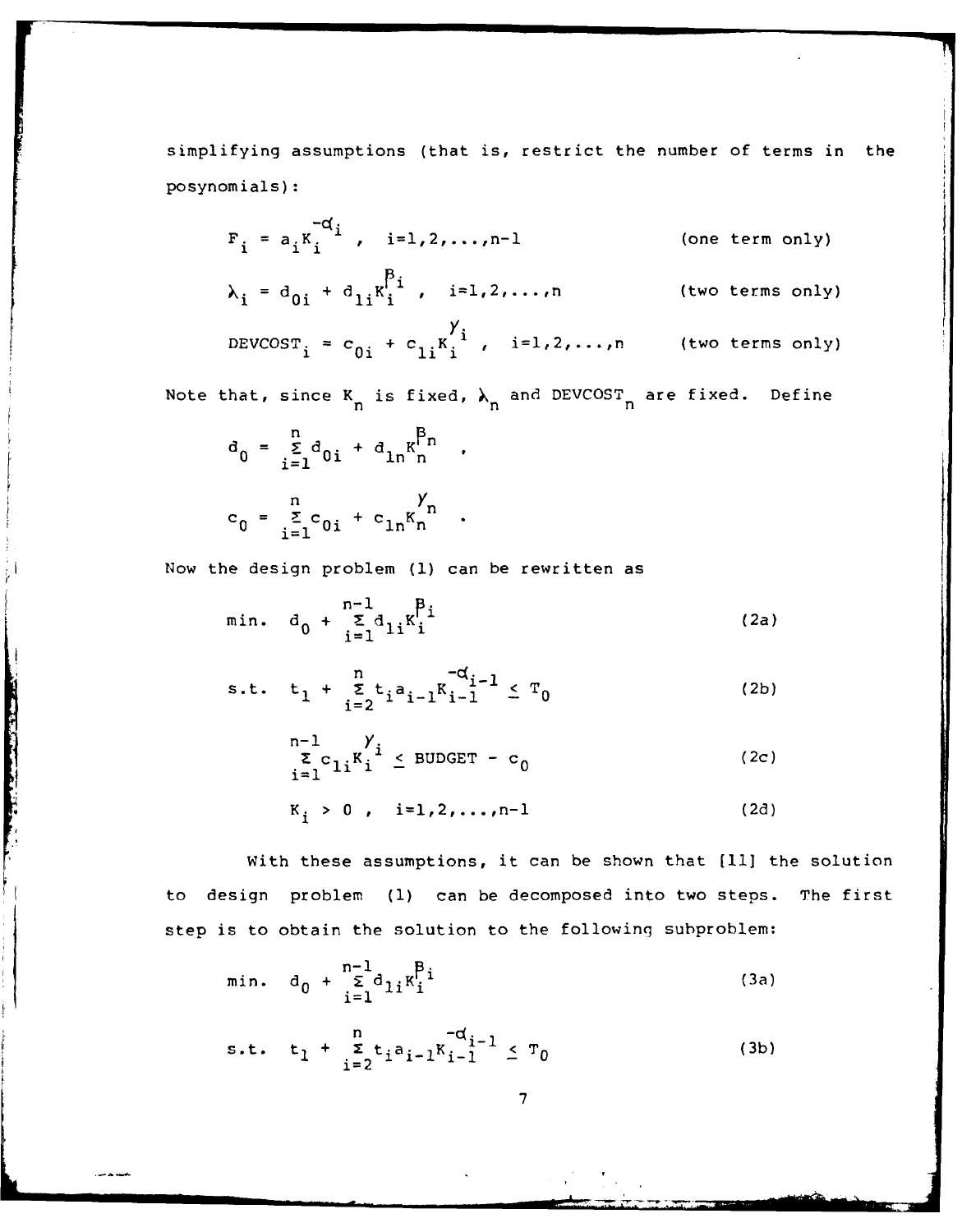$$
K_i > 0
$$
, i-1,2,...,n-1 (3c)

In particular, we have removed the cost costraint. Assume that a solution to problem (3) is given by  $K_1$ ,  $K_2$ , ...,  $K_{n-1}$ . Now if

$$
\frac{\sum_{i=1}^{n-1} y_i}{\sum_{i=1}^{n} y_i} \le \text{BUDGET} - c_0
$$

then this is also the solution to the overall design problem (2). On the other hand, if

$$
\begin{array}{c}\n n-1 & \gamma \\
 \sum_{i=1}^{n} c_{1i} K_i^i \end{array} > \text{BUDGET} - c_0
$$

and the second control

then the original design problem (2) possesses no feasible solution. In other words, the requirements of the design problem are incompatible. Due to this result, we will, henceforth, omit the cost constraint from the problem specification. We will assume that the requirements are compatible.

With the further restriction that  $d_i = d$  and  $\beta_i = \beta$  for all i, the following closed form solution to design problem (3) can be obtained **[111.**

$$
K_{i}^{\star} = \begin{bmatrix} n-1 & \beta d & \beta d \\ \frac{1}{2} & \frac{1}{2} & \frac{d}{2} \\ \frac{1}{2} & \frac{1}{2} & \frac{1}{2} \end{bmatrix} \frac{d^{2}}{d^{2} + \beta} (a_{i}t_{i+1}) \frac{B}{d^{2} + \beta} \begin{bmatrix} 1/d & \beta & \beta d \\ \frac{1}{2} & \frac{1}{2} & \frac{1}{2} \\ \frac{1}{2} & \frac{1}{2} & \frac{1}{2} \end{bmatrix} (4)
$$

As an example, we take the input parameters shown in Table **1** for the design of a 3-level storage hierarchy. The data on the miss ratio function is derived from [8]. All other input parameters are based on the data reported in 12,5]. The resulting optimal capacities *are* also shown in Table **1.**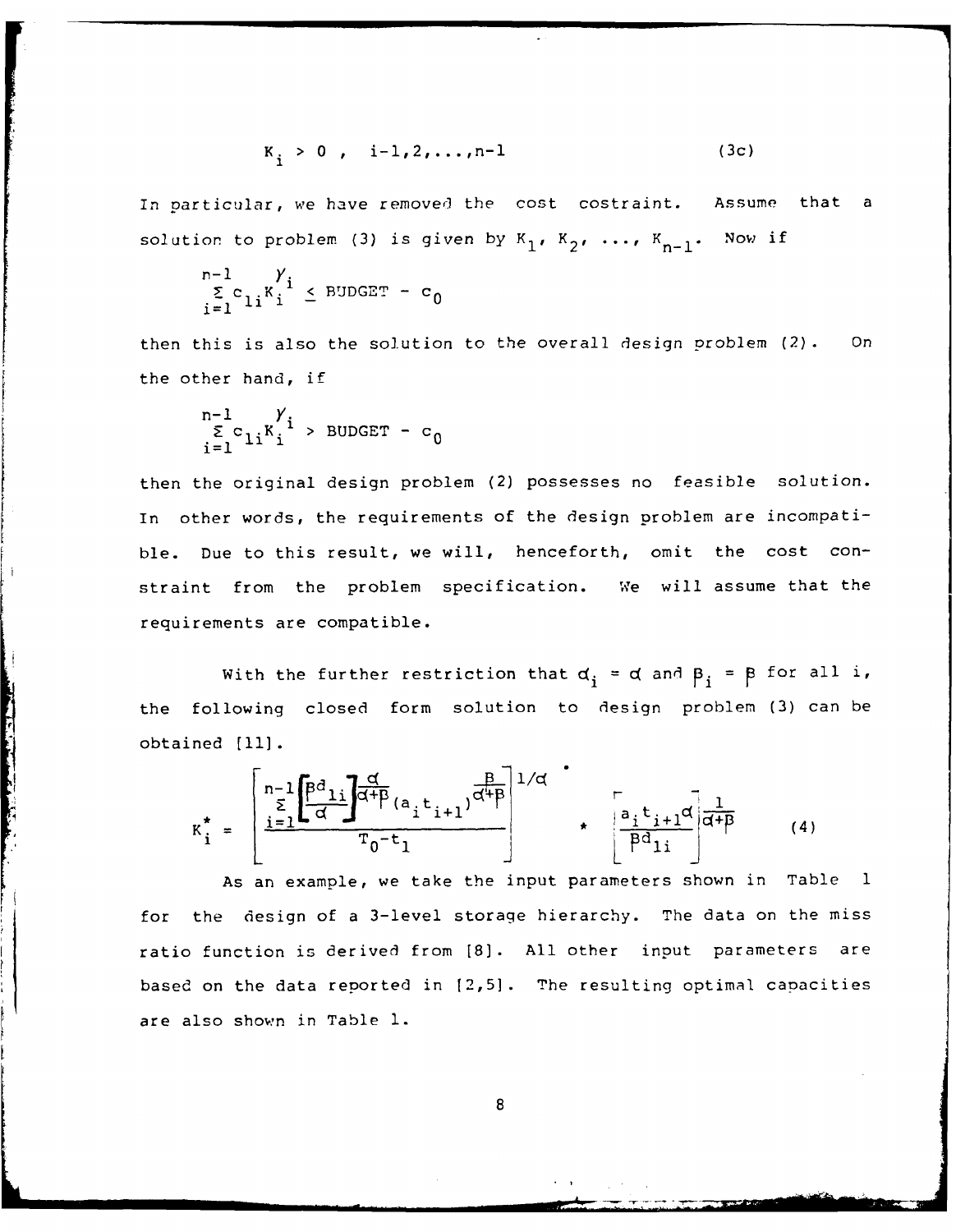Next we consider the problem with the same parameters, except that the maximum allowable hierarchy access time, is to be varied. The result of such a sensitivity analysis is shown in Figure 2. We have plotted the optimal hierarchy MTTF (equal to the reciprocal of the system failure rate) as a function of the maximum allowable hierarchy access time  $T_0$ . In Figure 3, we have plotted the cost of the optimally designed hierarchy as a function of  $T_0$ .

#### 4. Including the Selection of CPU Speed

The model of linear storage hierarchy discussed up to this point does not address the selection of CPU speed. We have also ignored the effect of CPU instruction execution delay from performance considerations. Let  $t_0$  be the average instruction interpretation and execution time (i.e.,  $1/t_0$  is the instruction execution rate assuming an infinitely fast memory hierarchy). Let A be the average number of memory references per instruction. Gecsei and Lukes [7] estimate that A  $\cong$  2 while Snow and Siewiorek [2] estimate that A  $\cong$  1.162.

The average execution time per instruction is now given by

$$
t_0 + A[t_1 + \sum_{i=2}^{n} t_i F(K_{i-1})]
$$

Apart from the memory capacities  $K_1, K_2, \ldots, K_{n-1}$ , we consider  $t_0$  also to be chosen by optimization. We assume that  $t_0$  is a power function of the complexity,  $G_0$ , of the CPU:

$$
t_0 = B_1, 0
$$
<sup>- $\alpha_0$</sup>  + B<sub>0,0</sub>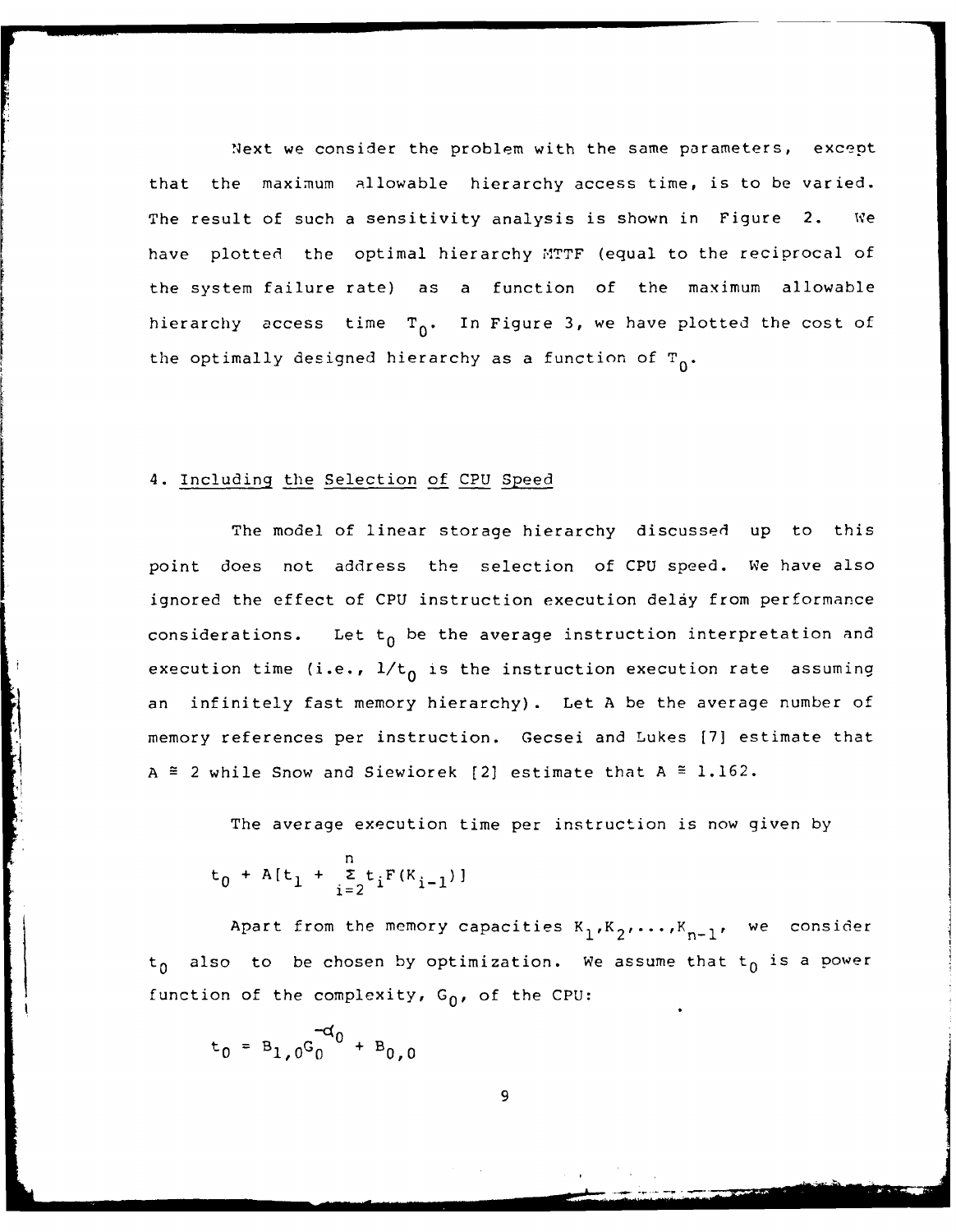G<sub>0</sub> may be equated to the gate count, or any related measure of complexity. The CPU failure rate,  $\lambda_0$ , is also a power function of the complexity:

$$
\lambda_0 = a_{00} + a_{10} G_0^{p_0}
$$

Finally, the CPU cost is modeled by

$$
c_{00} + c_{10}G_0^{\gamma_0} .
$$

The design problem **(1)** can be redefined as follows:

min. 
$$
d_0 + \sum_{i=1}^{n-1} d_{1i} K_i^{\beta_i} + d_{10} G_0^{\beta_0}
$$
 (5a)

s.t. 
$$
B_{10}G_0^{-d} + A[t_1 + \sum_{i=2}^{n} t_i F(K_{i-1})] \le \frac{1}{TER} - B_{00}
$$
 (5b)

and 
$$
c_{00} + c_{10}G_0^{\gamma} + \sum_{i=1}^{n} (c_{0i} + c_{1i}K_i^{\gamma}i) \le BUDGET
$$
 (5c)

$$
G_0 > 0 \tag{5d}
$$

$$
K_{i} > 0
$$
 (5e)

As in section 3, we use the miss ratio function

$$
F_i = a_i K_i^{-d_i}
$$
, i=1,2,...,n-1

IER is the minimum required instruction execution rate for the system consisting of the CPU and the storage hierarchy. Also,  $n \rightarrow P_r$  $d_0 = \sum_{i=1}^{\infty} d_{0i} + d_{1n} K_n^{\square n}$ . As before, we can solve the subproblem ignoring the cost constraint. Assuming that  $\alpha_i = \alpha$ ,  $\beta_i = \beta$  for  $i=1,2,\ldots,n-1$ , it can be shown that the CPU delay  $t_0$  must satisfy the equation  $[11]$ :

**10**

**, ii i ,** - .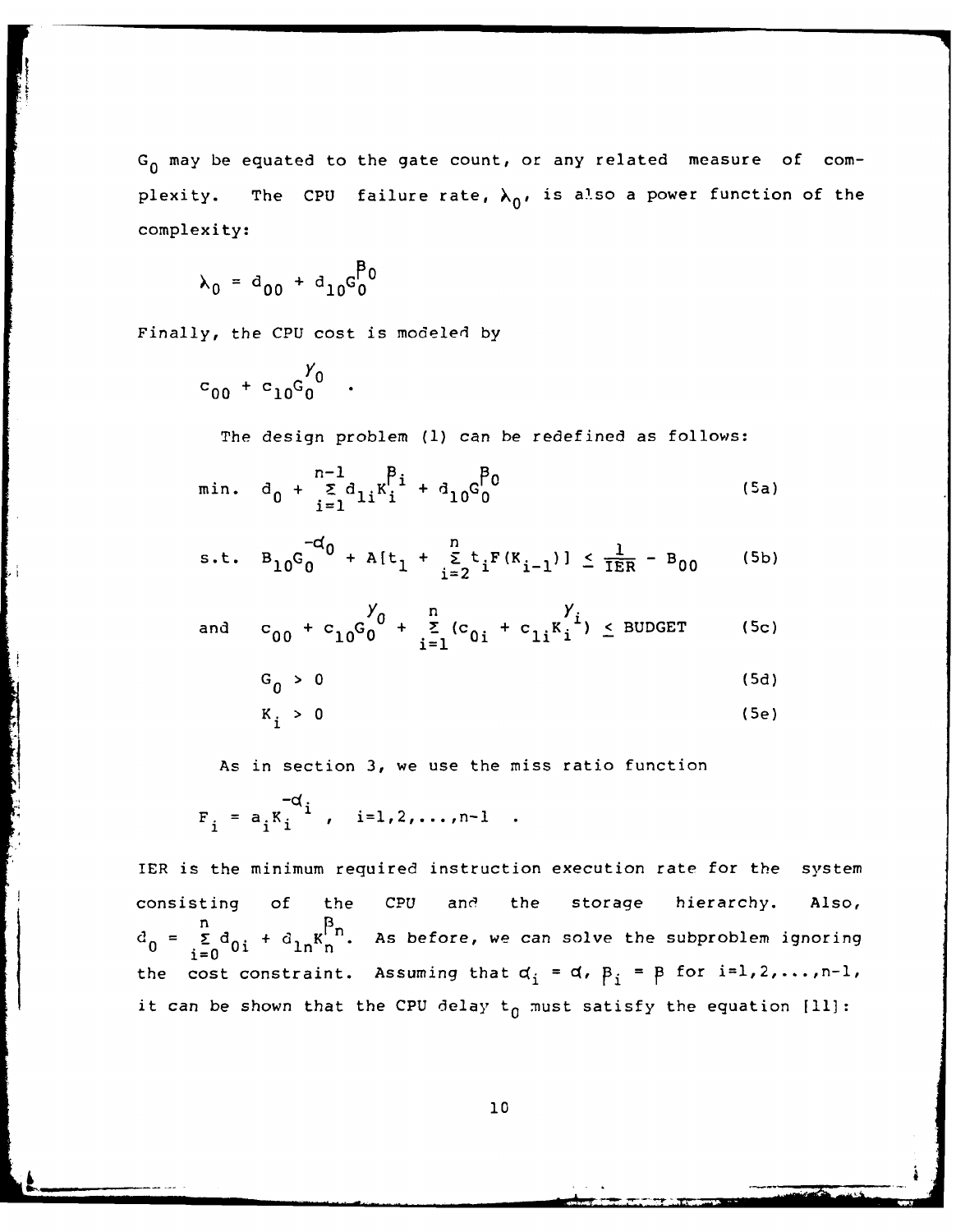$$
\pi^{\frac{1}{\pi}} \mathbb{E} \mathbb{E} - \frac{\mathbf{t}_0}{A} - \mathbf{t}_1 = \mathbf{t}_0^{\alpha} \begin{bmatrix} \frac{\alpha_0}{A\beta_0 \alpha_{10}} \\ \frac{\alpha_0}{A\beta_0 \alpha_{10}} \end{bmatrix} \frac{\frac{\alpha}{\alpha + \beta}}{\frac{\alpha_0}{\alpha + \beta}} \frac{\sum\limits_{i=1}^{n-1} (\mathbf{a}_i \mathbf{t}_{i+1})^{\alpha + \beta} \left[ \frac{\mathbf{a}_{1i} \beta}{\alpha} \right] \frac{\alpha}{\alpha + \beta}}{\frac{\alpha \beta_0}{\beta_{1,0}}} \end{bmatrix}
$$
\nwhere

**Community of the Community of Second Second Second Second Second Second Second Second Second Second Second Second** 

$$
\rho = \frac{d (d_0 + \beta)}{(d + \beta)d_0}
$$

This is a nonlinear equation with one unknown and can be solved using the standard iterative techniques to obtain the optimal value of  $t_0$ . Now the optimal values of the memory capacity  $K_{\frac{1}{2}}$  (i=1,2,...,n-1) can be obtained from equation (4) after substituting

$$
\frac{1}{A} \left( \frac{1}{IER} - At_1 - t_0 \right)
$$

for the term  $T_0 - t_1$ .

As an example, assume we want to design a system which is capable of executing at 0.2 MIPS. Other input parameters are shown in Table 2. The parameter values are based on data reported in [2,5,81. The optimal solution is also shown in Table 2. The design roughly corresponds to a typical PDP-11/60 configuration [2).

Next, we perform sensitivity analysis varying the specified value of the IER. The system MTTF and the system cost are plotted as functions of IER in Figures 4 and 5, respectively.

#### 5. Concluding Remarks

We have developed a reliability-oriented design model for linear storage hierarchies. The decision variables are the capacities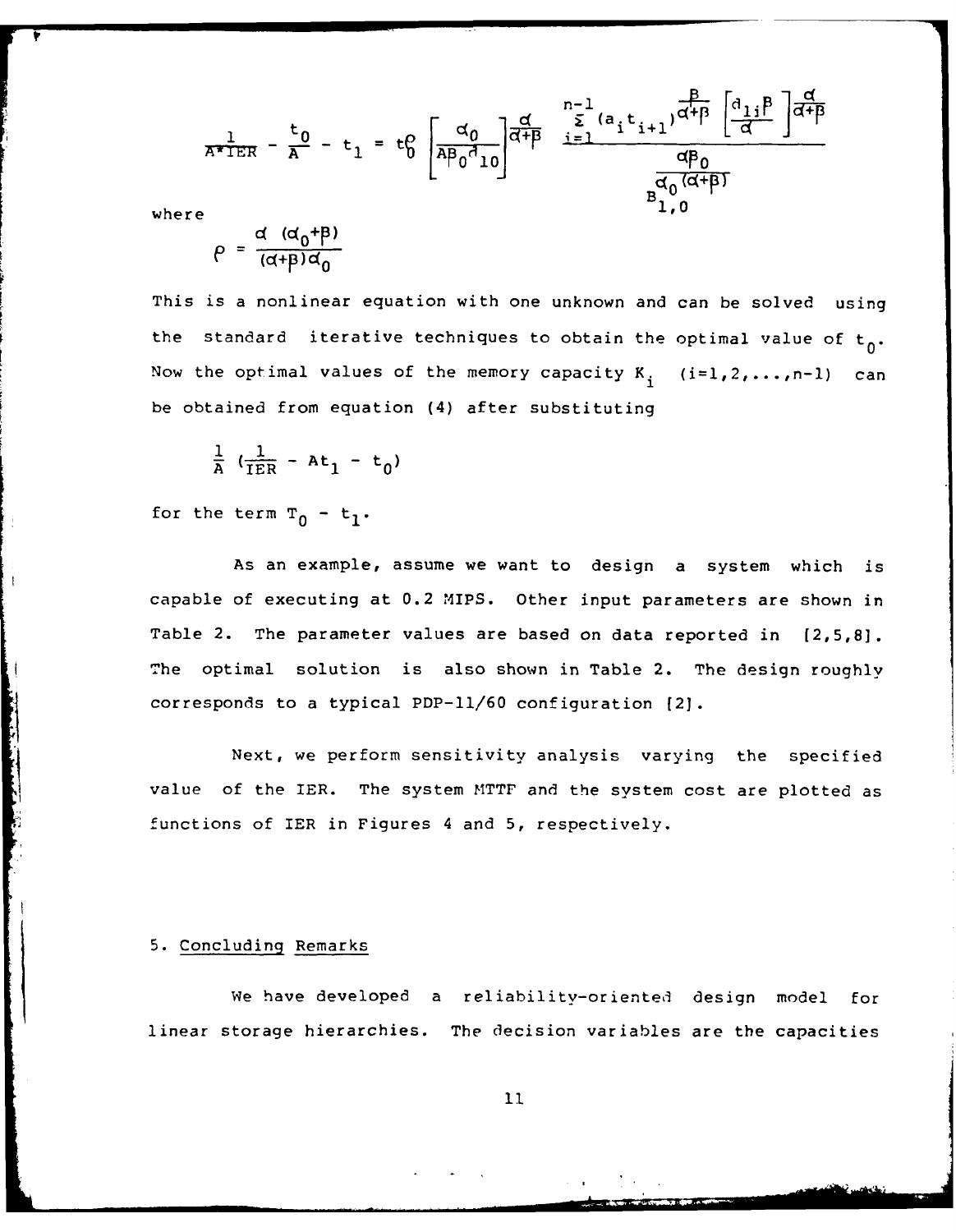of each memory level and the speed of the CPU. The design problem is set up as a geometric programming problem with the objective of maximizing system reliability subject to a cost and a performance constraint. Any relative optimum is a globally optimum solution to the design problem. Closed form expressions for the device capacaties are obtained. Examples illustrating the usefulness of this model are also presented.

**CONTRACTOR**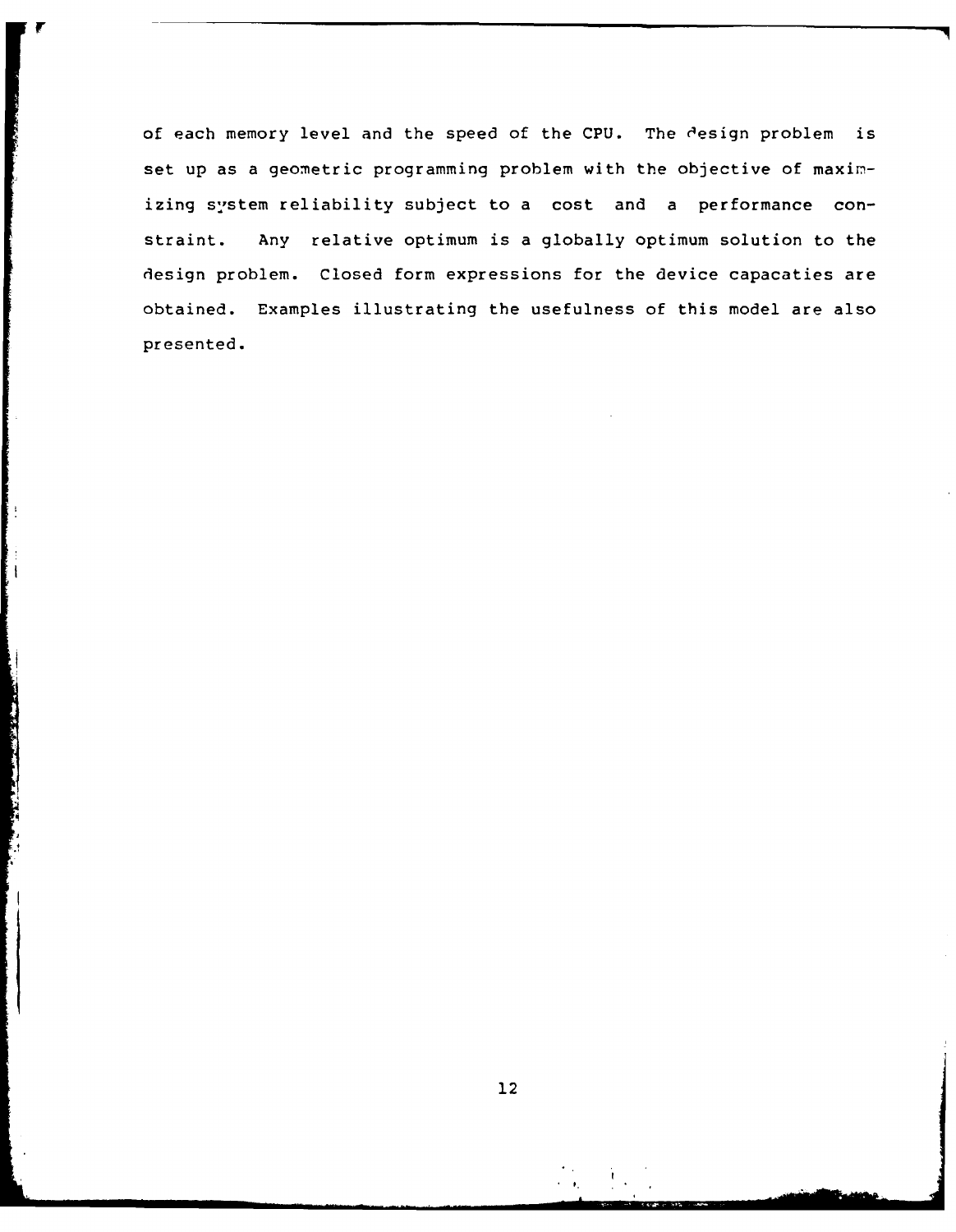# Acknowledgements

 $\sim$  .

**I** would like to thank Jose de la Cruz for his programming support and **J.B.** Clary of the Research Triangle Institute fcr many technical discussions.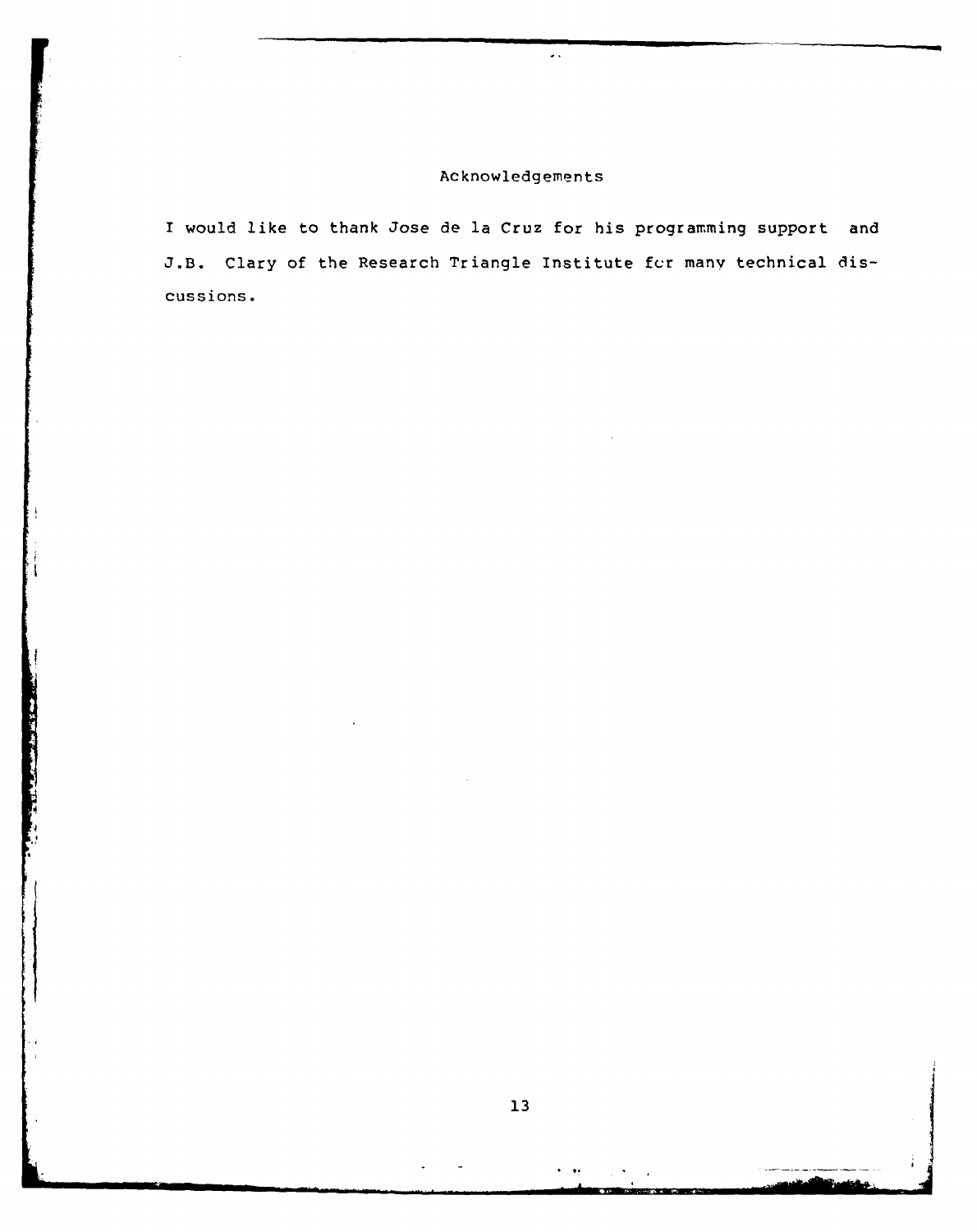### 6. References

- **[I]** R.E. Barlow and F. Proschan, Statistical Theory of Reliability and Life Testing, Holt, Rinehart and Winston, New York, 1975
- [2] C.G. Bell, Mudge, and McNamara (eds.), Computer Engineering, Digital Press, 1978.
- [3] C.K. Chow, "On Optimization of Memory Hierarchies", IBM J. Research and Development, vol. 18, May 1974, pp 194-203.
- [41 C.K. Chow, "Determination of Cache's Capacity and its Matching Storage Hierarchy", IEEE Trans. Computers, vol. C-25, No. 2, February 1976, pp 157-164.
- [5] J. Clary, A. Jai, S. Weikel, R. Salks, and D. Sieworek, "A Preliminary Study of Built-In-Test for the Military Computer Family", Technical Report, Research Triangle Institute, Research Triangle Park, N.C., August 1978.
- [6] J. Gecsei, "Determining Hit Ratios for Multilevel Hierarchies", IBM J. of Research and Development, vol. 18, No. 4 (July 1974), pp 316-327.
- [7] J. Gecsei and T.A. Lucas, "A Model for the Evaluation of Storage Hierarchies", IBM Systems Journal, vol. 13, No. 2 (1974), pp 163-178.
- **[8]** J.E. MacDonald and K.L. Sigworth, "Storage Hierarchy Optimization Procedure", IBM J. of Research and Development, vol. 19, No. 2 (March 1975), pp 133-140.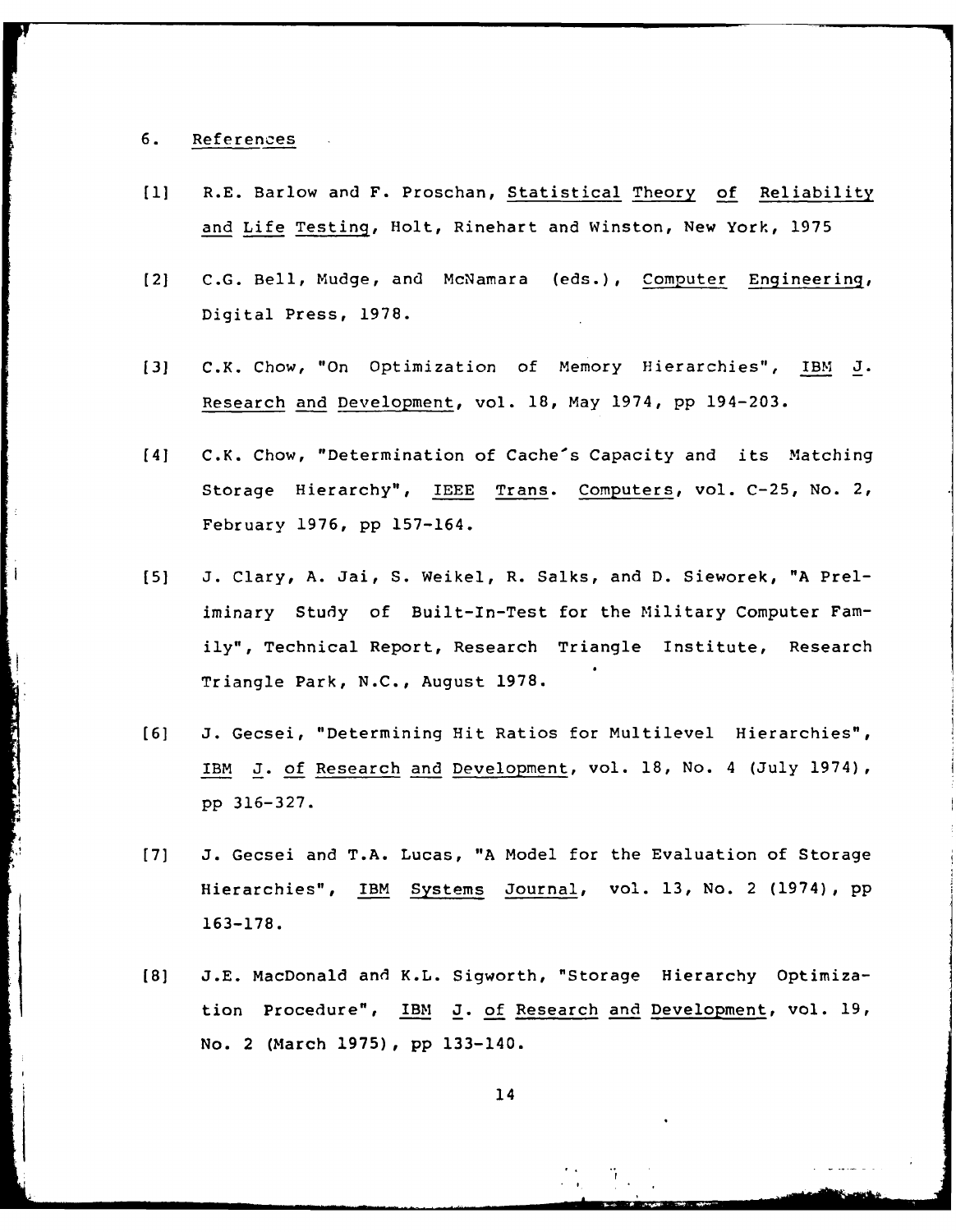[9] Military Standard MIL217b

- **[10]** K.S. Trivedi, "Analytic Modeling of Computer Systems", IEEE Computer, vol. **11,** No. 10 (October 1978), pp 38-55.
- **[11]** K.S. Trivedi, article in preparation
- [12] K.S. Trivedi and T.M. Sigmon, "Optimal Design of Linear Storage Hierarchies", submitted for publication, August \_979.
- [13] C. Zener, Engineering Design by Geometric Programming, Wiley-Interscience, New York, 1971.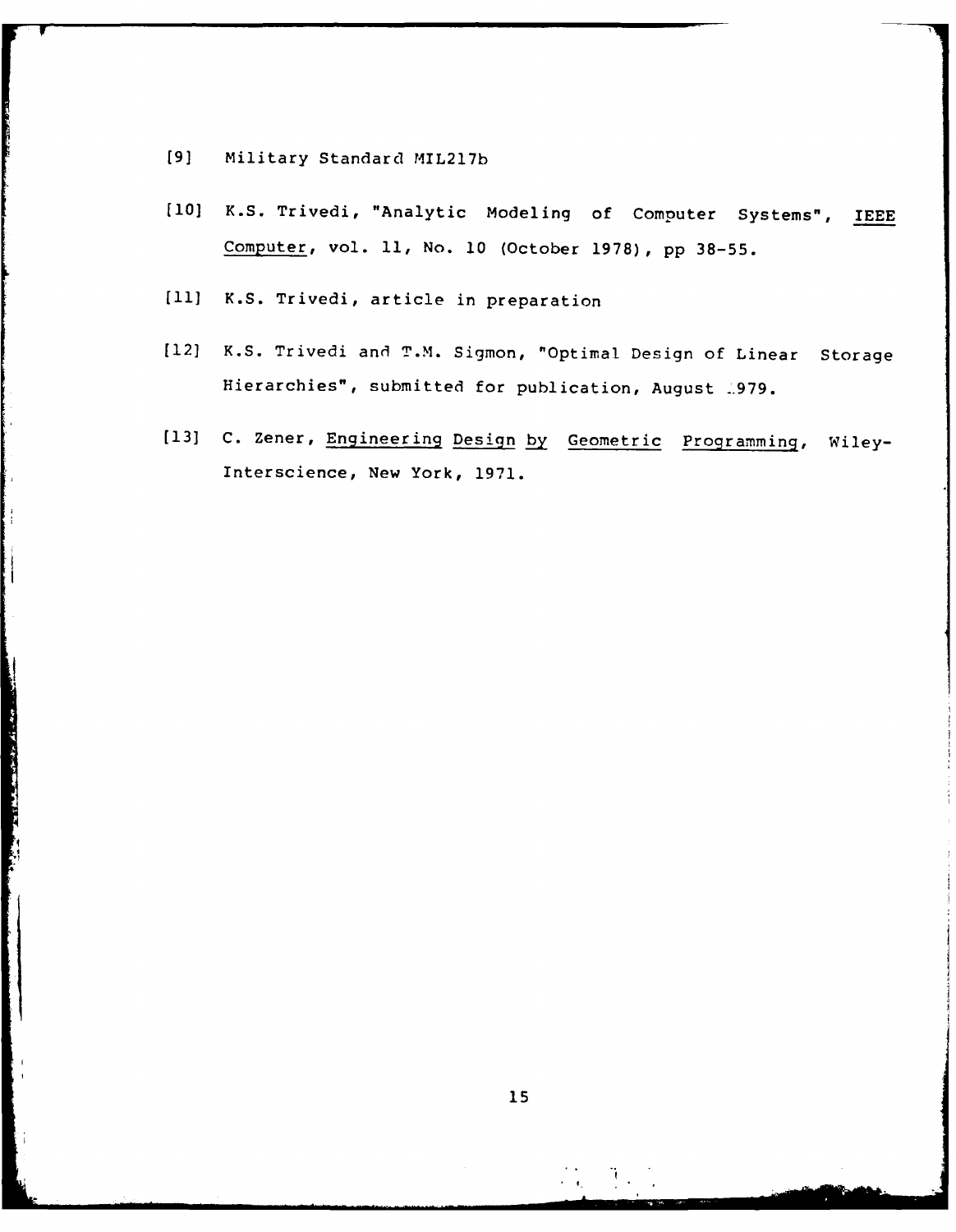# Table 1 Example **of** a Linear Storage Hierarchy Design

# INPUT PARAMETERS :

Number of Levels, n **= 3**

Desired Hierarchy Access Time, T<sub>0</sub> = 2.41 µsec

Address Space Size,  $K_n = 500K$  words

Miss Ratio Function,  $F_i = a_i K_i^{-d}$ where ,  $a_1 = 576$ 

 $a_2 = 7056$ 

$$
d = 1.449
$$

| Memory Level         | Access Time<br>per word | Block Size<br>(words) | $t_{i}$<br>$(\mu s)$ | $a_{1i}$<br>$\vert$ per 10 <sup>6</sup> hr/word \$/word | $c_{1i}$ |
|----------------------|-------------------------|-----------------------|----------------------|---------------------------------------------------------|----------|
| $1$ (cache)          | $0.1$ $\mu s$           | 32                    | $0.1$ 1              | 0.066                                                   | 1.60     |
| 2 (main mem)         | μs                      | 128                   | 32                   | 0.004625                                                | 0.160    |
| (back up )<br>memory | 10<br>μs                |                       | 1280                 |                                                         | 0.016    |

$$
d_0 = 0
$$
,  $C_{0i} = 0$ ,  $d_{0i} = 0$ ,  $p_i = 1$ ,  $Y_i = 1$  for all i.

## **OUTPUT** (OPTIMAL **DESIGN)**

**PERSONAL PROPERTY** 

| Memory Level | Optimal<br>Capacity<br>$Ki$ (words) | Contribution<br>to Access<br>Time<br>(µs) | Contribution<br>to Failure<br>Rate<br>$per 10^6$ hr | Contribution<br>to cost<br>(5) |
|--------------|-------------------------------------|-------------------------------------------|-----------------------------------------------------|--------------------------------|
|              | 1.2K                                | 0.1                                       | 79.2                                                | 1920                           |
| 2            | 44.35K                              | 0.641                                     | 204.7                                               | 7080                           |
| 3            | 500K                                | 1.669                                     |                                                     | 8000                           |
| Totals       |                                     | 2.410                                     | 283.9                                               | 17,000                         |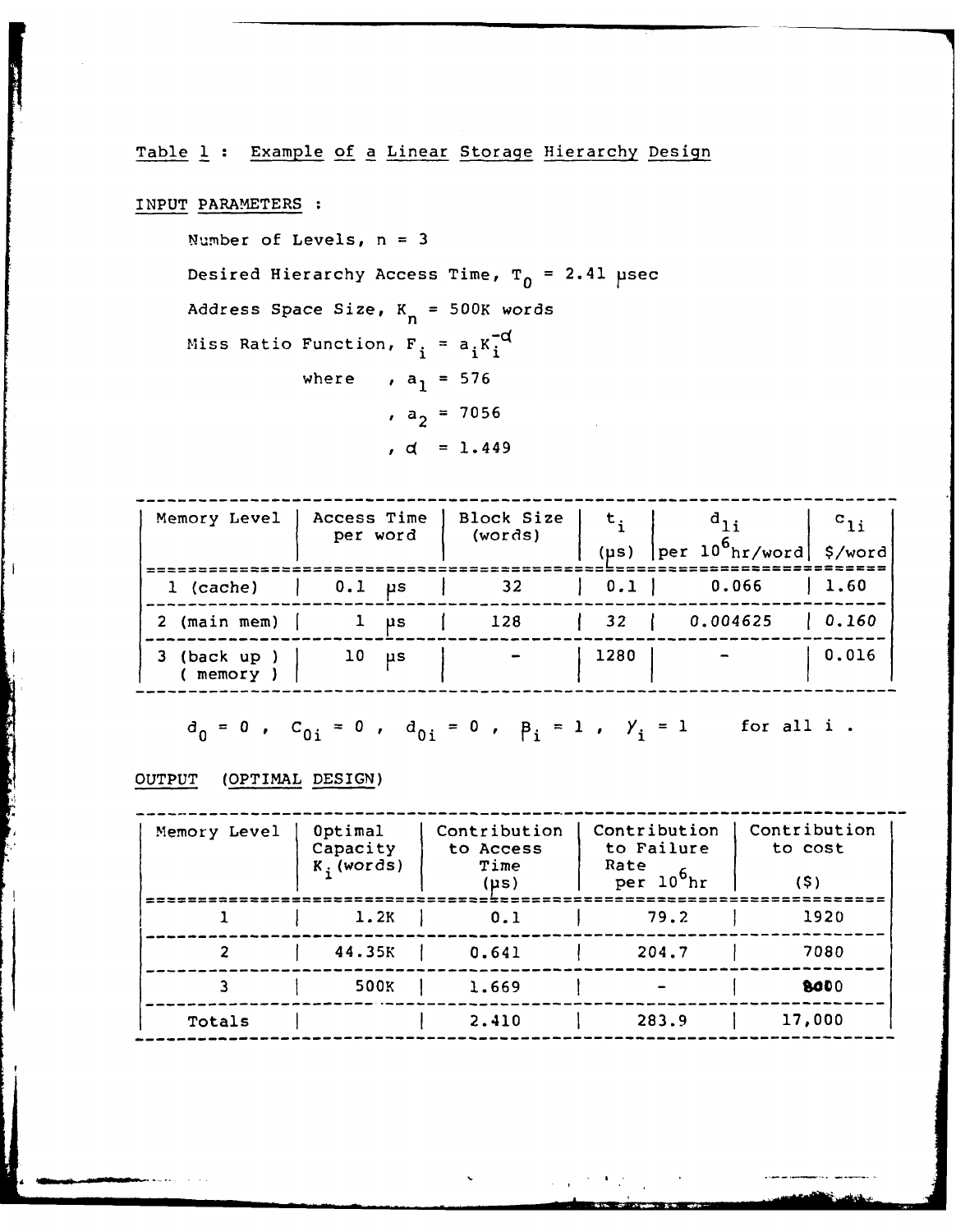Table 2 : Example Design of a CPU and its Matching Storage Hierarchy

INPUT PARAMETERS

Number of levels,  $n = 3$ Desired Instruction Execution Rate, IER = 0.2 MIPS Address Space Size, K<sub>n</sub> = 500 K words Miss Ratio Function,  $F_i = a_i K_i^{-c}$ where ,  $a_1 = 576$ ,  $a_2 = 7056$  $, d = 1.449$ Number of Storage References per Instruction, A = 1.162

 $B_{0,0} = 0$ ,  $d_0 = 1$ ,  $B_{1,0} = 2.298 \times 10^4$  gate-psec

 $d_{00} = 0$ ,  $\beta_0 = 1$ ,  $d_{10} = 0.00988$  failures per gate per  $10^6$  hours

 $C_{00}$  = \$20,000 ,  $Y_0$  = 1 ,  $C_{10}$  = 0.61 \$ per gate

All other parameters are equal to their corresponding values in Table **1.**

OUTPUT (OPTIMAL DESIGN)

|  | Memory Level            | Delay, t.<br>$(\mu s)$ | Complexity |                               | Contribution<br>to Failure<br>Rate<br>$per 10^{6}$ hr | Contribution<br>to Cost<br>(5) |
|--|-------------------------|------------------------|------------|-------------------------------|-------------------------------------------------------|--------------------------------|
|  | (CPU)<br>0              | 1.915                  | 11971      | Gate<br>Count,<br>$G_{\bf 0}$ | 118                                                   | 27,300                         |
|  | 1 (cache)               | 0.1                    | 1.11K      |                               | 72                                                    | 1780                           |
|  | $2 \pmod{m}$            | 32                     | 41.4K      | Capac.                        | 191                                                   | 6620                           |
|  | 3<br>(backup<br>memory) | 1280                   | 500K       | (words)                       |                                                       | 8000                           |
|  | Totals                  |                        |            |                               | 381                                                   | 43,700                         |

**-- - -- --....- -- - -- - -- - -- - -- - -- - -- - -- - -- - -- i-**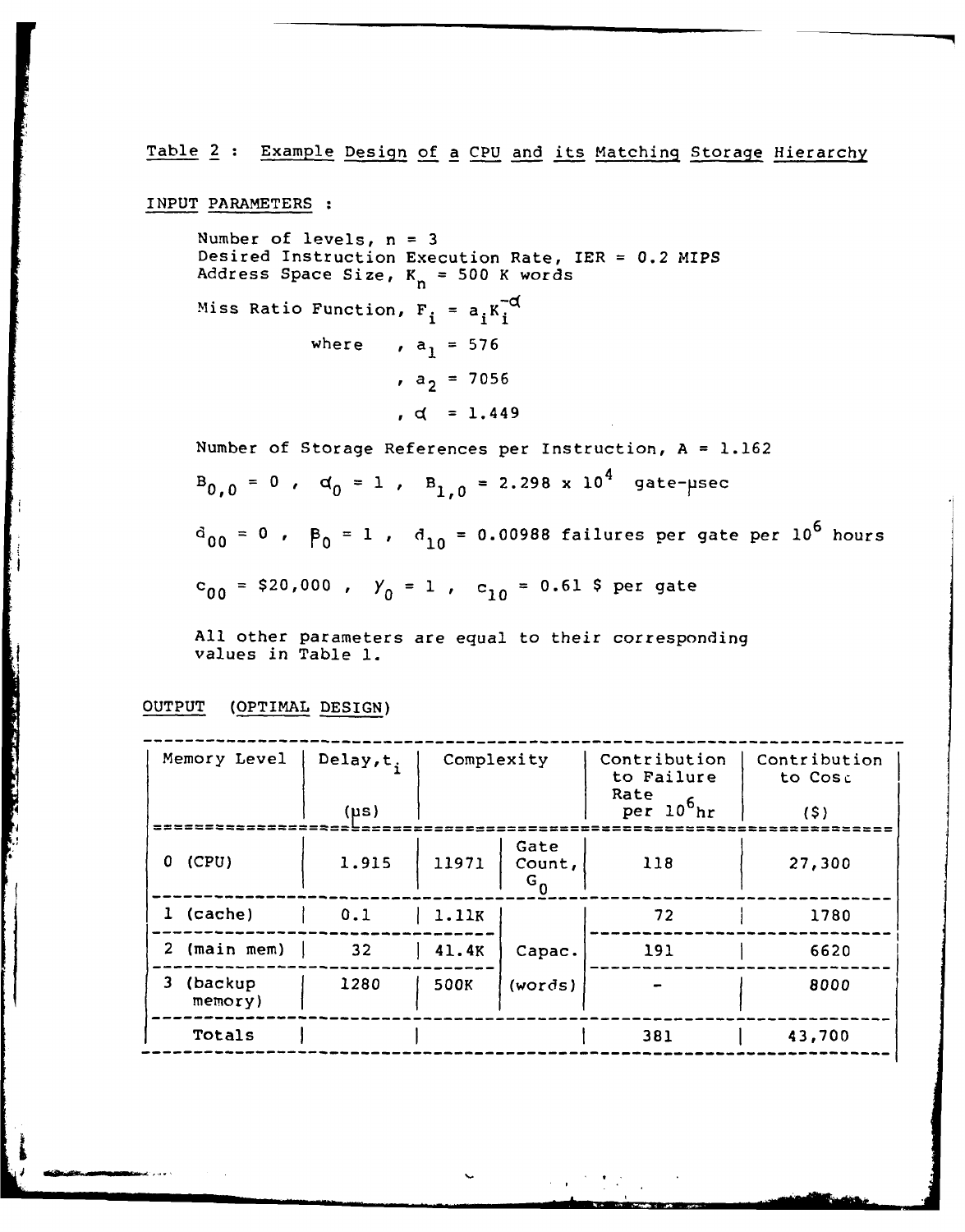

figure **1.** Linear Storage Hierarchy

 $\bullet$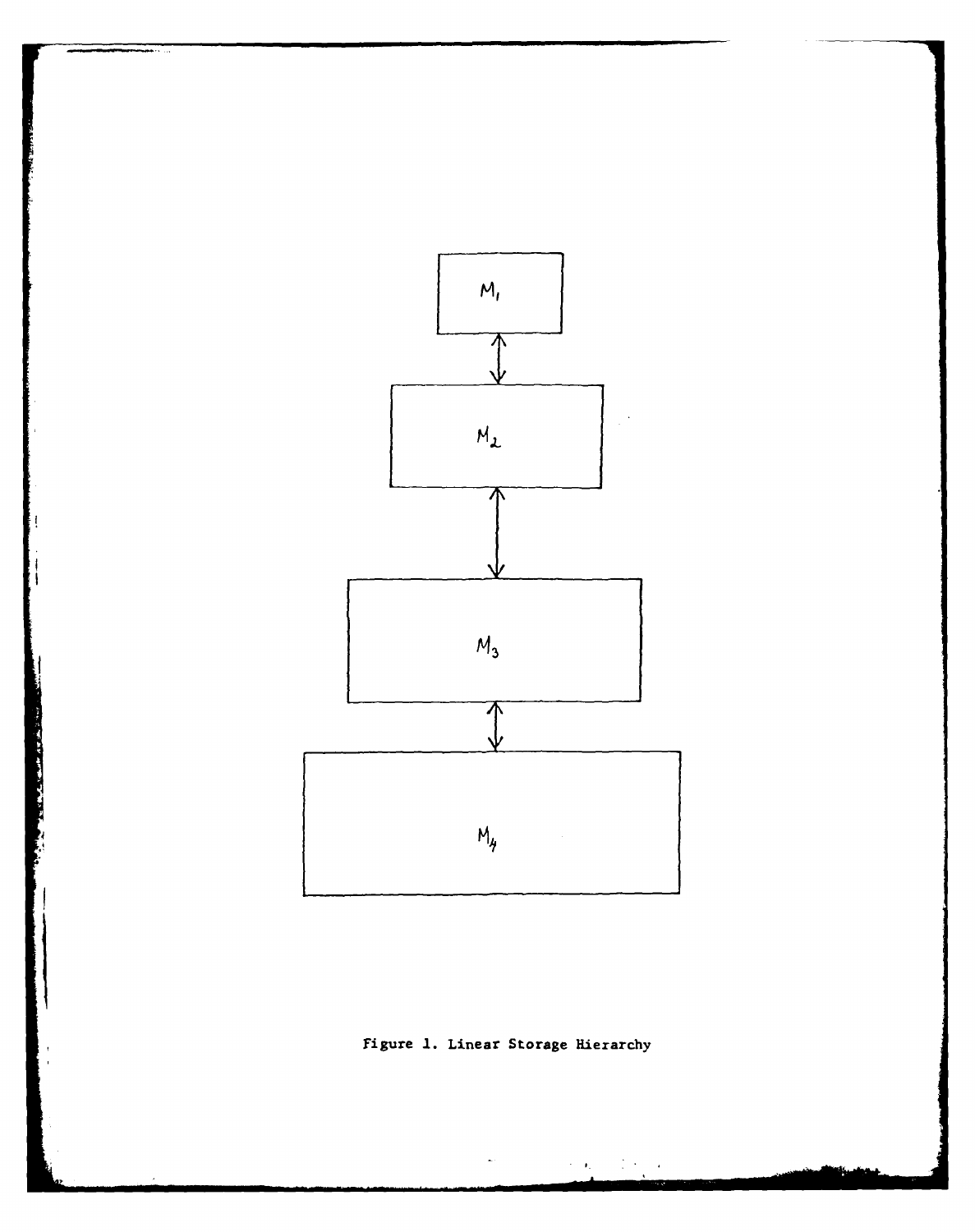

 $\cdot$ 

 $\mathbf{i}$  $\overline{\phantom{a}}$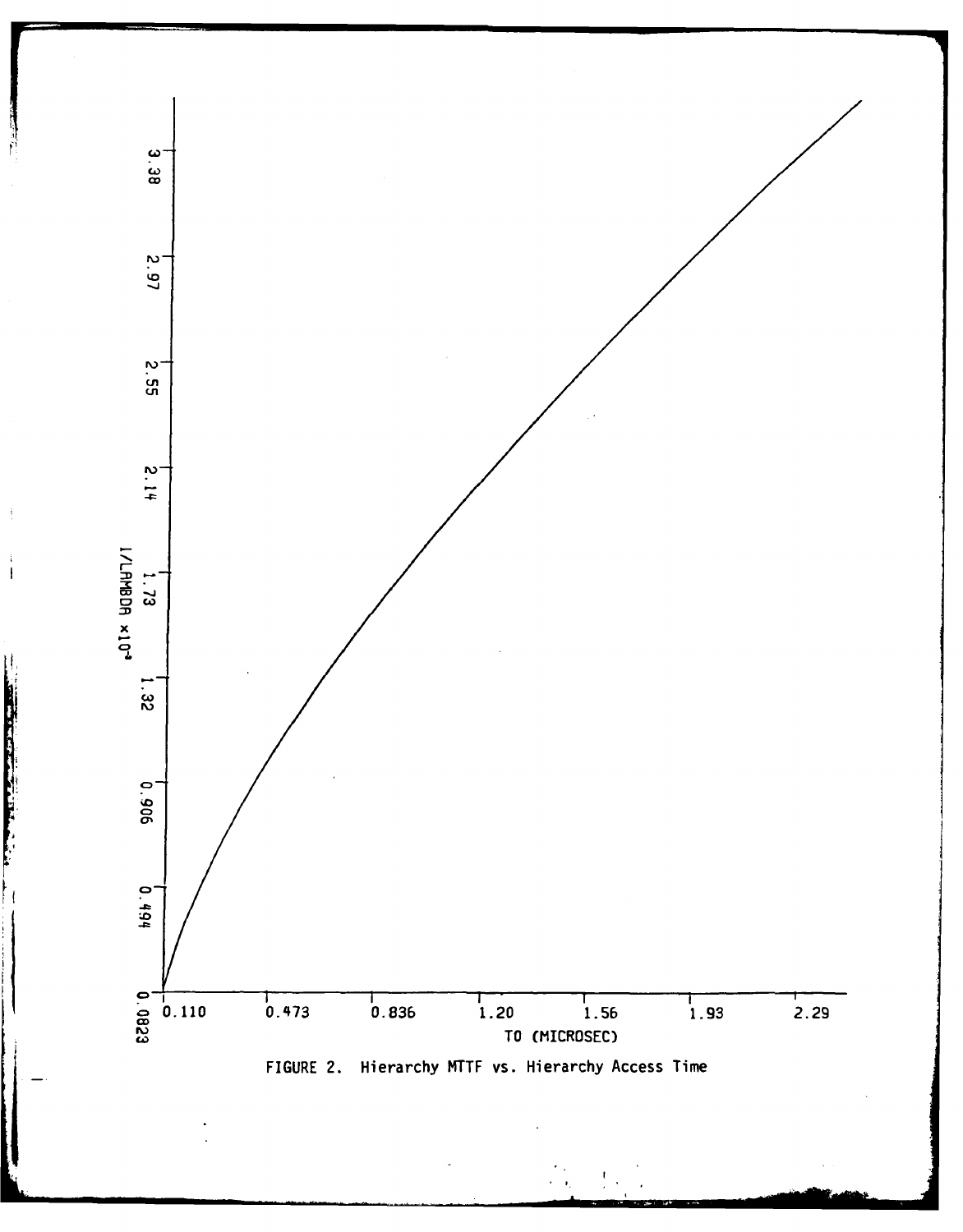

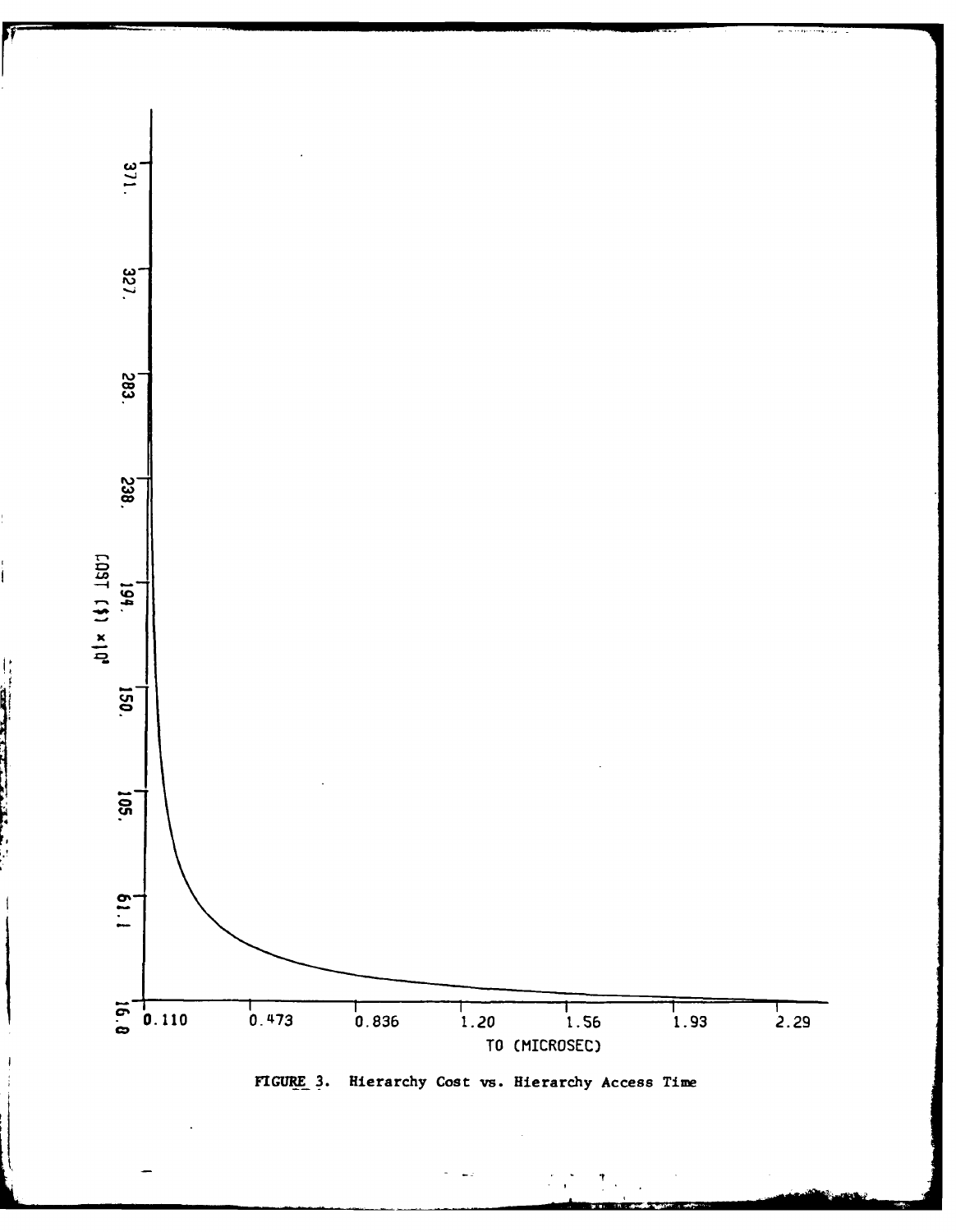

FIGURE 4. System MTTF vs. Instruction Execution Rate

 $\begin{array}{c} \rule{0pt}{2ex} \rule{0pt}{2ex} \rule{0pt}{2ex} \rule{0pt}{2ex} \rule{0pt}{2ex} \rule{0pt}{2ex} \rule{0pt}{2ex} \rule{0pt}{2ex} \rule{0pt}{2ex} \rule{0pt}{2ex} \rule{0pt}{2ex} \rule{0pt}{2ex} \rule{0pt}{2ex} \rule{0pt}{2ex} \rule{0pt}{2ex} \rule{0pt}{2ex} \rule{0pt}{2ex} \rule{0pt}{2ex} \rule{0pt}{2ex} \rule{0pt}{2ex} \rule{0pt}{2ex} \rule{0pt}{2ex} \rule{0pt}{2ex} \rule{0pt}{$ 

 $\bigg)$ 

 $\frac{1}{1}$